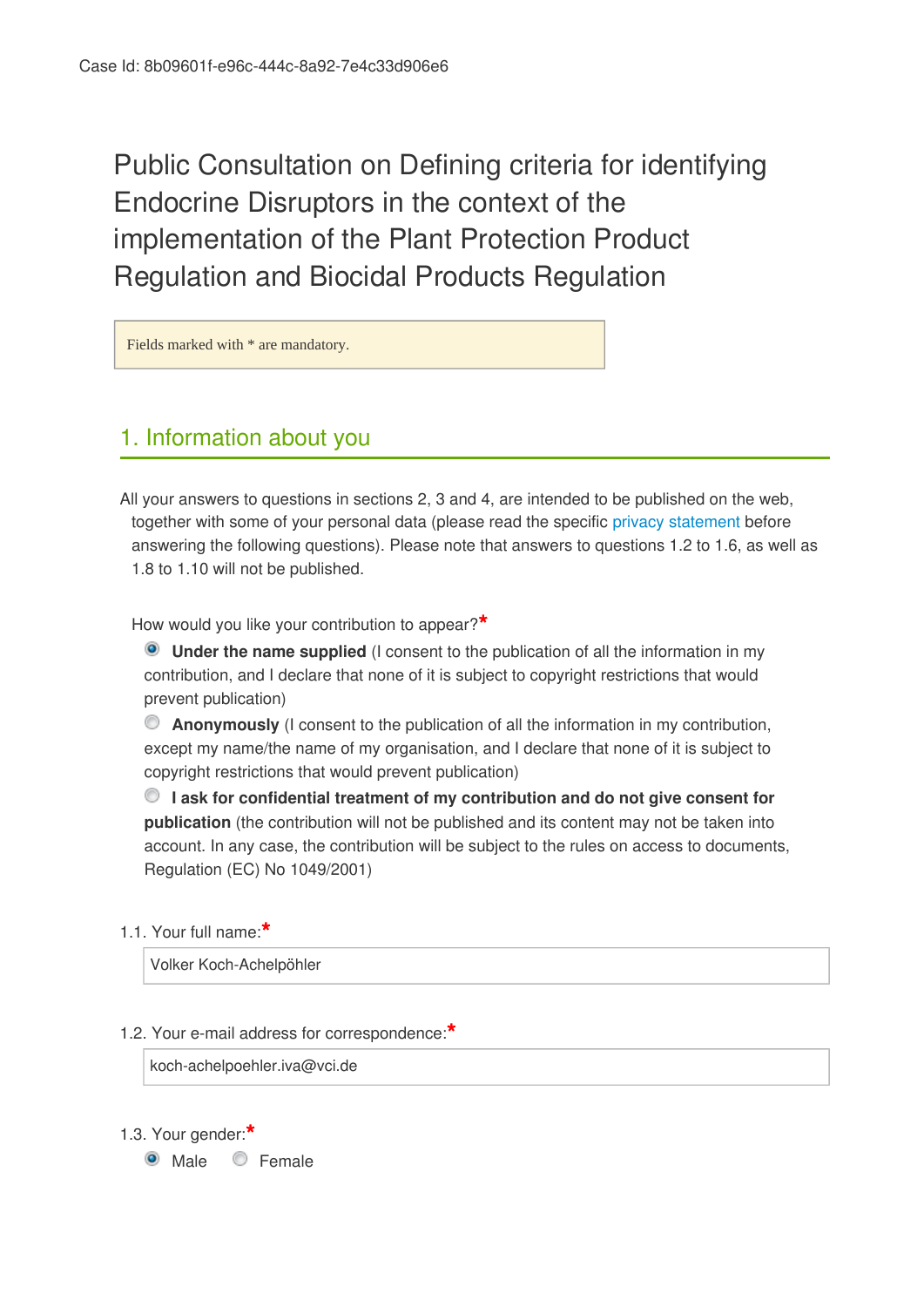1.4. Your age:**\***

 $0$  15-24  $0$  25-39  $0$  40-54  $0$  55-64  $0$  65+

1.5. Your level of education (highest degree obtained):**\***

- **Primary school**
- Secondary school
- Technical college or similar
- **O** University
- **Post/-University**
- Still in full time education
- 1.6. Your occupation:**\***
	- a. Self-employed
	- <sup>O</sup> b. Employee
	- C c. Not in formal working arrangement
	- $\bullet$  d. Other

1.6.b. If employee, please specify:**\***

- Professional (employed doctor, lawyer, accountant, architect)
- General management, director or top management
- $\bullet$  Middle management
- Civil servant
- O Office clerk
- Other employee (salesman, nurse, etc...)
- Manual worker
- O Other
- 1.7. I'm replying as a(n):**\***
	- a. Individual/citizen/consumer
	- b. On behalf of an organization
- 1.7.b.1. If responding on behalf of a(n) organisation/association/authority/company/body, please

provide the name:**\***

Industrieverband Agrar e.V.

1.7.b.2. Is your organisation listed in the EU transparency register?**\***

- a. Yes
- $\circ$  h No.
- c. Do not know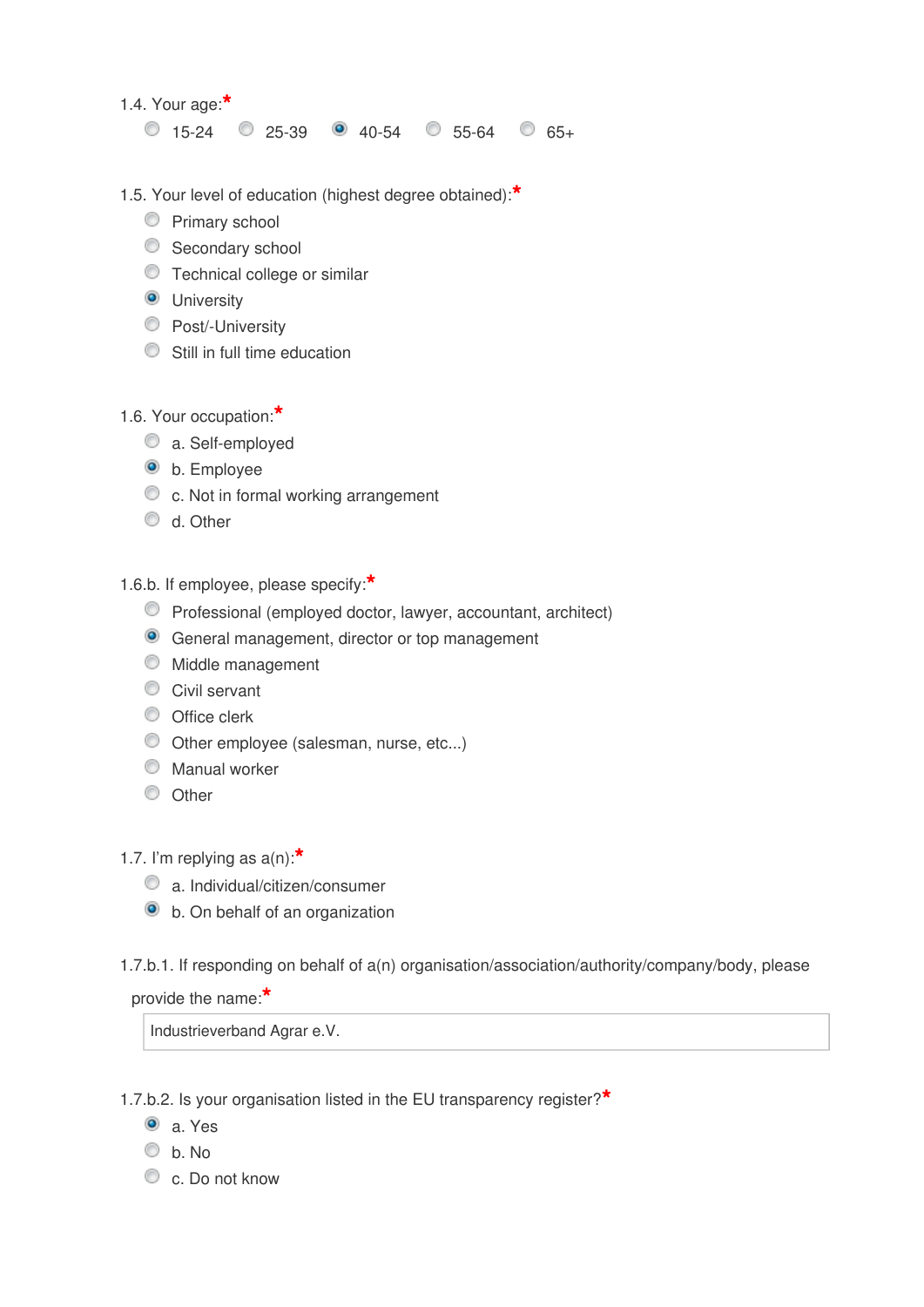1.7.b.2.a. Please specify identification number *(optional)*:

000764914245-74

- 1.7.b. Please specify the organisation you represent:**\***
	- $\bullet$  i. Public authority
	- ii. Academic/Research institution
	- $\bullet$  iii. Hospital / Health institution
	- $\bullet$  iv. Private company
	- v. Agricultural producers (farmers)
	- vi. Consumer / Non-Governmental Organisation
	- **O** vii. Industrial or trade association
	- wiii. Other

1.7.b.vii. If industrial or trade association, please specify:**\***

- **O** International
- **O** National
- 1.8. Your location:**\***

| DE - Germany |  |  |
|--------------|--|--|
|--------------|--|--|

1.9. Would you say you live in a ...?**\***

| • Metropolitan | O Other town/urban | $\circ$ Rural | © Do not want to |
|----------------|--------------------|---------------|------------------|
| zone           | centre             | zone          | answer           |

1.10. Were you or your organisation involved in scientific issues in relation to endocrine disrupting

chemicals in the last 3 years and in which way? *(more than one answer possible)***\***

- Direct experimental scientific research
- $\triangledown$  Review of scientific research
- Use of scientific research for safety assessments
- Use of scientific research for regulatory purposes
- $\blacksquare$  Lobbying
- Other
- Not involved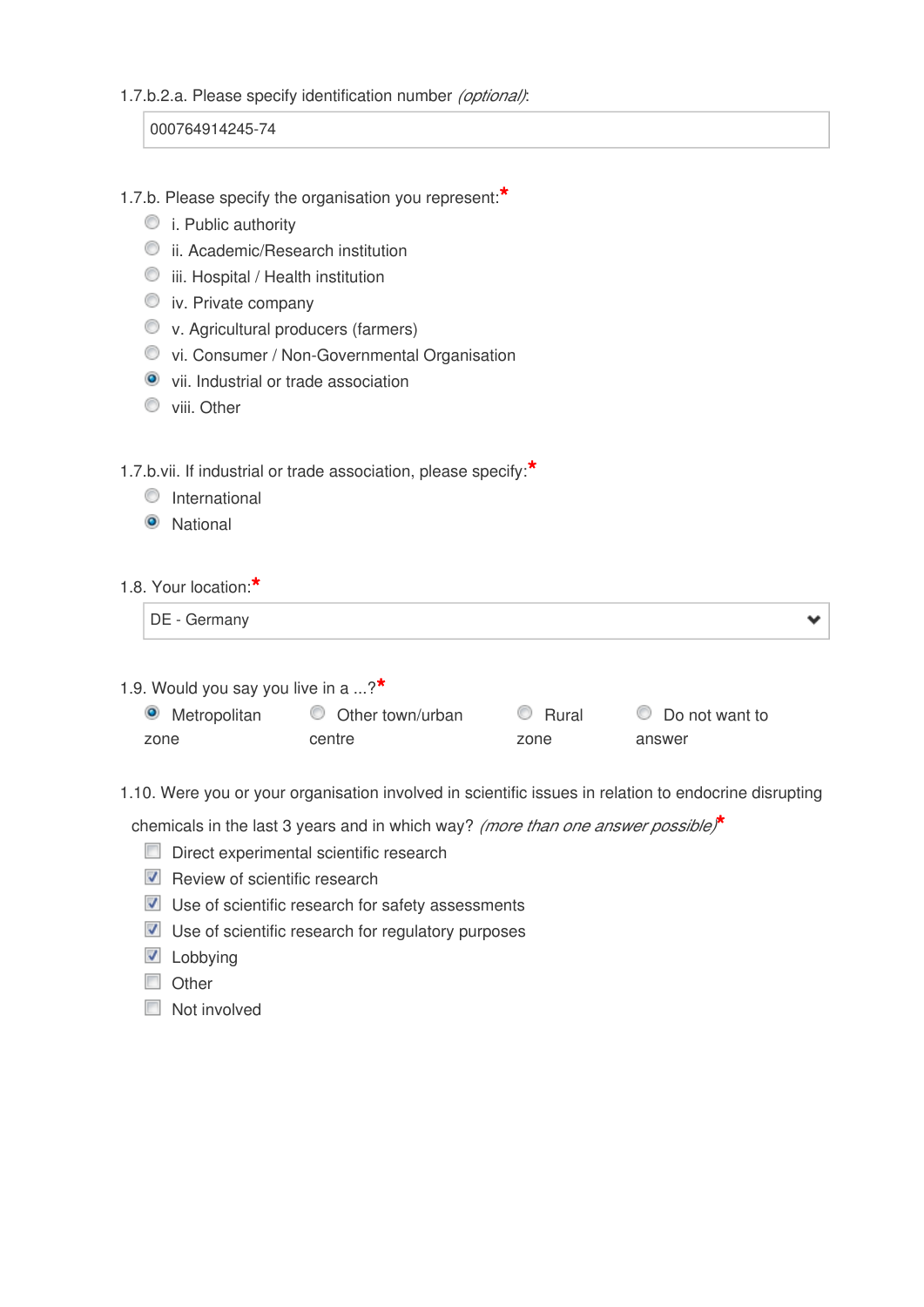1.11. Were you or your organization directly involved in/affected by the EU legislation mentioned

below in the past 3 years? *(more than one answer possible)***\***

- Classification and Labelling (Regulation 1272/2008)
- REACH (Regulation 1907/2006)
- **Plant Protection Products (Regulation 1107/2009)**
- Biocides (Regulation 528/2012)
- Water Framework Directive (2000/60/EC)
- Cosmetics (Regulation 1223/2009)
- Chemicals Agents Directive (98/24/EC)
- **Other**
- **Not involved**
- 1.12. In what context have you been made aware of the discussions about endocrine disrupting

chemicals?**\***

- $\bullet$  Media for the general public
- $\bullet$  Scientific publications
- As part of my profession
- Schools, universities, etc.

# 2. Options for criteria for determination of endocrine disrupting properties

The roadmap defines 4 different options for the establishment of criteria for determination of endocrine disrupting properties.

### **2.1. Questions regarding option 1** *(No policy change (baseline). The interim criteria set in the plant protection products and biocidal products regulations continue to apply. No other criteria are specified).*

2.1.1. Have you conducted or are you aware of an assessment of substances which would be

identified as endocrine disruptors according to option 1?**\***

Yes No

If yes, please describe the methodology(ies):**\***

*4,000 character(s) maximum* 

Siehe Antwort zu Frage 2.4.1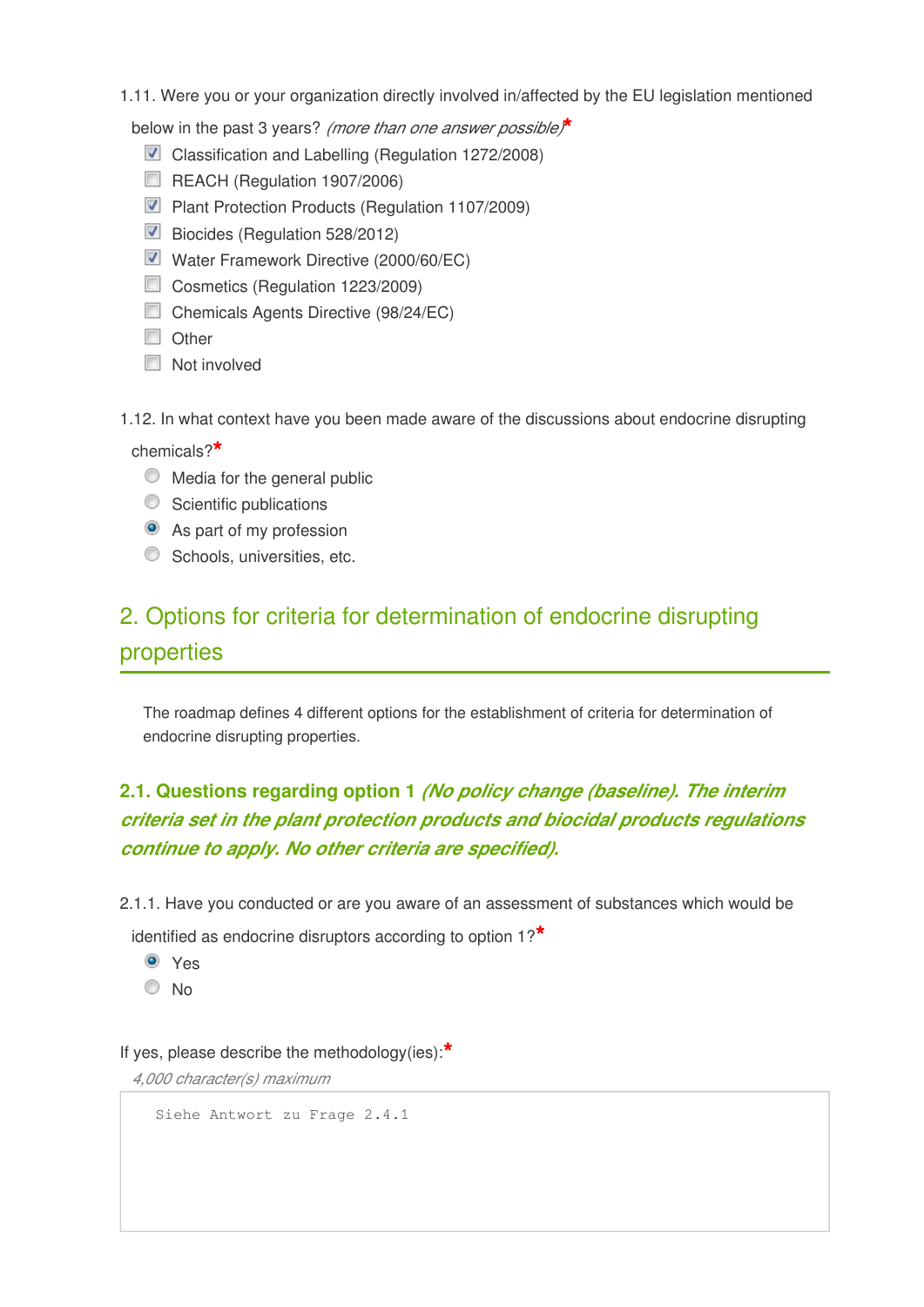If yes, please describe the outcome(s) of the assessment(s):**\***

*4,000 character(s) maximum* 

```
Siehe Antwort zu Frage 2.4.1
```
Please provide the reference(s) if possible

2.1.2. Are you aware of any assessment(s) of substitutability of the identified substances?**\***

- **O** Yes
- <sup>O</sup>No

### If yes, please describe the methodology(ies):**\***

*4,000 character(s) maximum* 

```
Siehe Antwort zu Frage 2.4.2
```
### If yes, please describe the outcome(s) of the assessment(s):**\***

*4,000 character(s) maximum* 

Siehe Antwort zu Frage 2.4.2

Please provide the reference(s) if possible

2.1.3. Are you aware of any assessment(s) of the socio-economic impact if the identified

substances were regulated without further risk assessment?**\***

- Yes
- No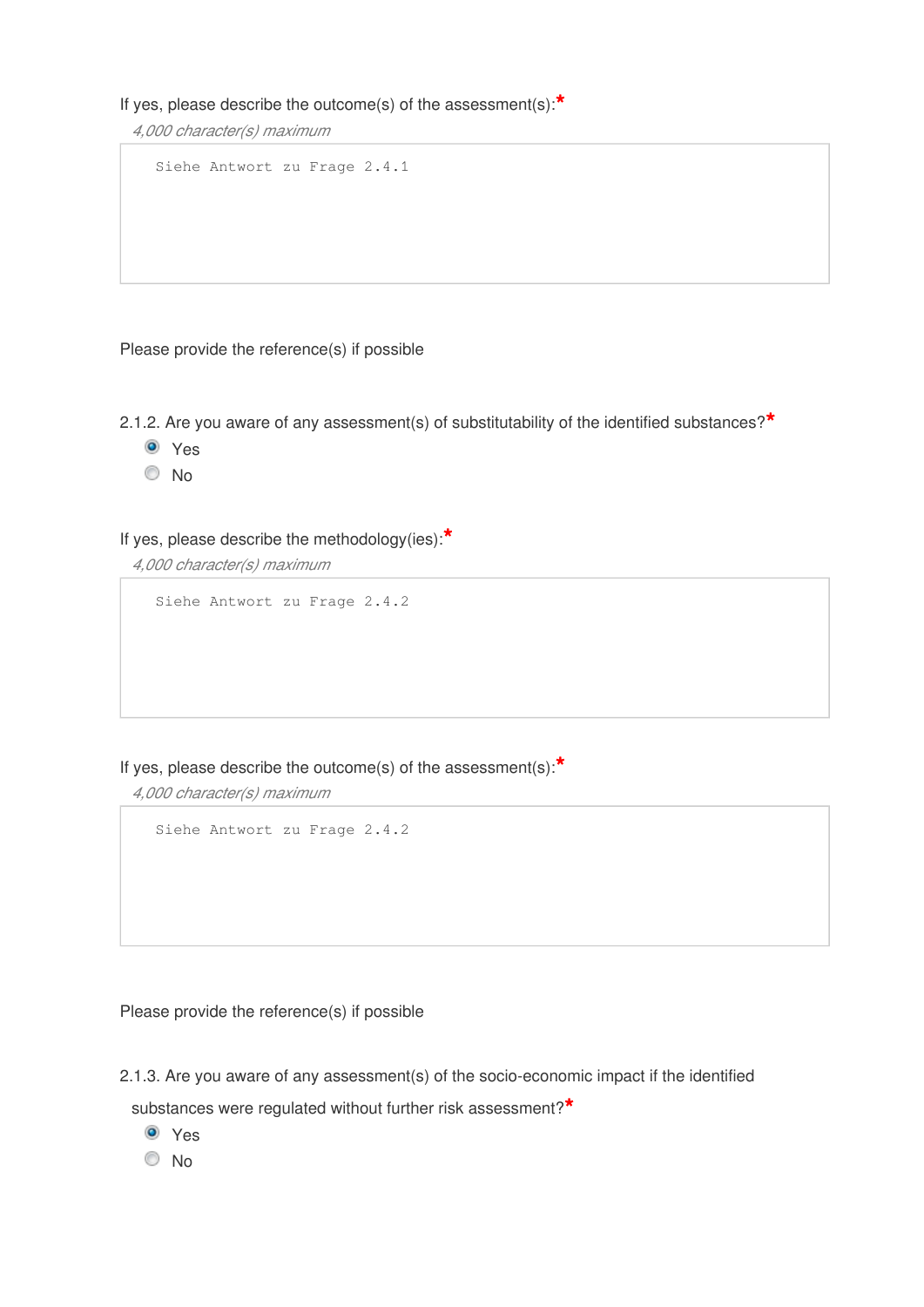#### If yes, please describe the methodology(ies):**\***

*4,000 character(s) maximum* 

Siehe Antwort zu Frage 2.4.3

If yes, please describe the the outcome(s) of the assessment(s):**\***

*4,000 character(s) maximum* 

Siehe Antwort zu Frage 2.4.3

Please provide the reference(s) if possible

2.1.4. Please, provide us with any other comments you may have regarding option 1:

*4,000 character(s) maximum* 

Die in der VO 1107/2009 genannten Interimskriterien sind keine wissenschaftlich basierten, geeigneten Kriterien für die Regulierung von EDs. Die Klassifizierung als C2- und R2-Substanzen hat keinen kausalen Zusammenhang mit einem endokrinen Wirkmechanismus. Dies ist nicht vereinbar mit der WHO/IPCS-Definition, die den Nachweis eines kausalen Zusammenhangs zwischen adversem Effekt und der endokrinen Aktivität fordert.

### **2.2. Questions regarding option 2** *(WHO/IPCS definition to identify endocrine disruptors (hazard identification)*

2.2.1. Have you conducted or are you aware of an assessment of substances which would be

identified as endocrine disruptors according to option 2?**\***

- Yes
- $\odot$  No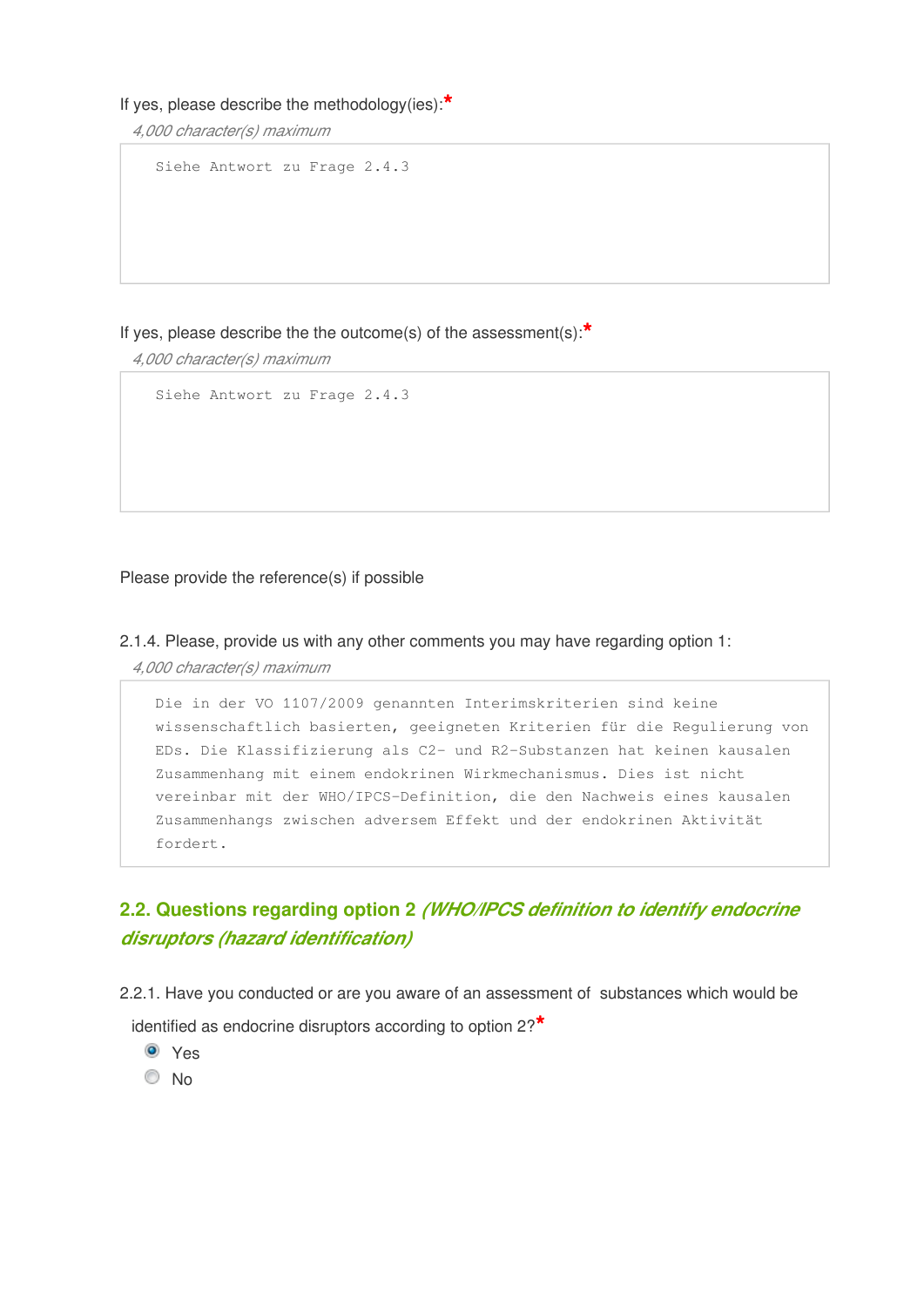#### If yes, please describe the the methodology(ies):**\***

*4,000 character(s) maximum* 

Siehe Antwort zu Frage 2.4.1

If yes, please describe the outcome(s) of the assessment(s):**\***

*4,000 character(s) maximum* 

Siehe Antwort zu Frage 2.4.1

Please provide the reference(s) if possible:

2.2.2. Are you aware of any assessment(s) of substitutability of the identified substances?**\***

- <sup>O</sup> Yes
- <sup>O</sup>No

If yes, please describe the the methodology(ies):**\***

*4,000 character(s) maximum* 

Siehe Antwort zu Frage 2.4.2

If yes, please describe the outcome(s) of the assessment(s):**\***

*4,000 character(s) maximum* 

Siehe Antwort zu Frage 2.4.2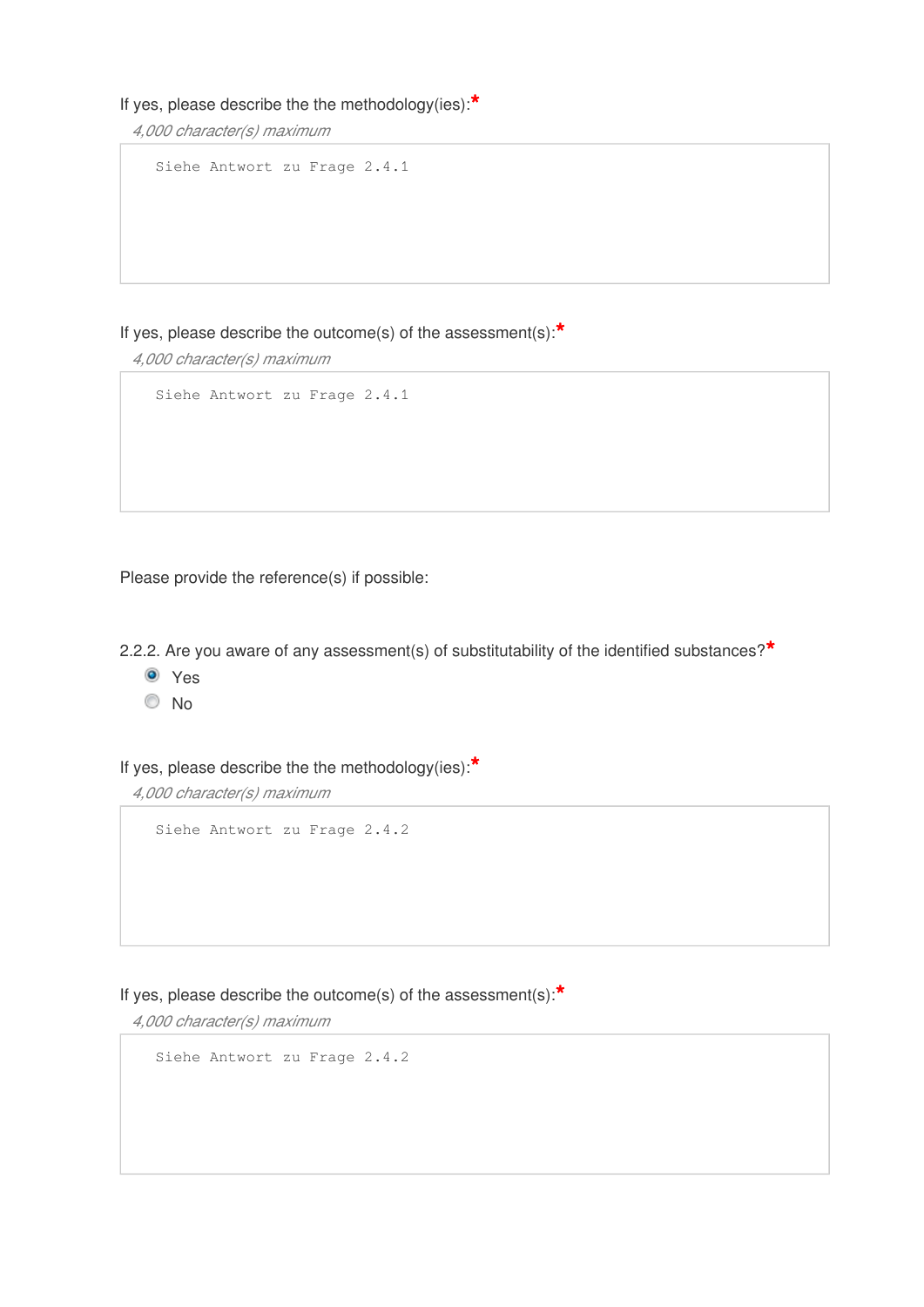Please provide the reference(s) if possible:

2.2.3. Are you aware of any assessment(s) of the socio-economic impact if the identified

substances were regulated without further risk assessment?**\***

- <sup>O</sup> Yes
- <sup>O</sup>No

If yes, please describe the the methodology(ies):**\***

*4,000 character(s) maximum* 

Siehe Antwort zu Frage 2.4.3

If yes, please describe the outcome(s) of the assessment(s):**\***

*4,000 character(s) maximum* 

Siehe Antwort zu Frage 2.4.3

Please provide the reference(s) if possible

2.2.4. Please, provide us with any other comments you may have regarding option 2.

*4,000 character(s) maximum* 

Die WHO/IPCS-Definition ist eine allgemein akzeptierte Definition und damit eine geeignete Grundlage für die ED-Kriterien, aber lediglich eine Grundlage. Sie ist keine regulatorische ED-Definition und muss um die Charakterisierung des Gefährdungspotentials ergänzt werden. Dazu gehören die Elemente Wirkstärke, Schweregrad des Effekts, Reversibilität und dominierender toxischer Effekt.

**2.3. Questions regarding option 3** *(WHO/IPCS definition to identify endocrine disruptors and introduction of additional categories based on the different strength of evidence for fulfilling the WHO/IPCS definition)*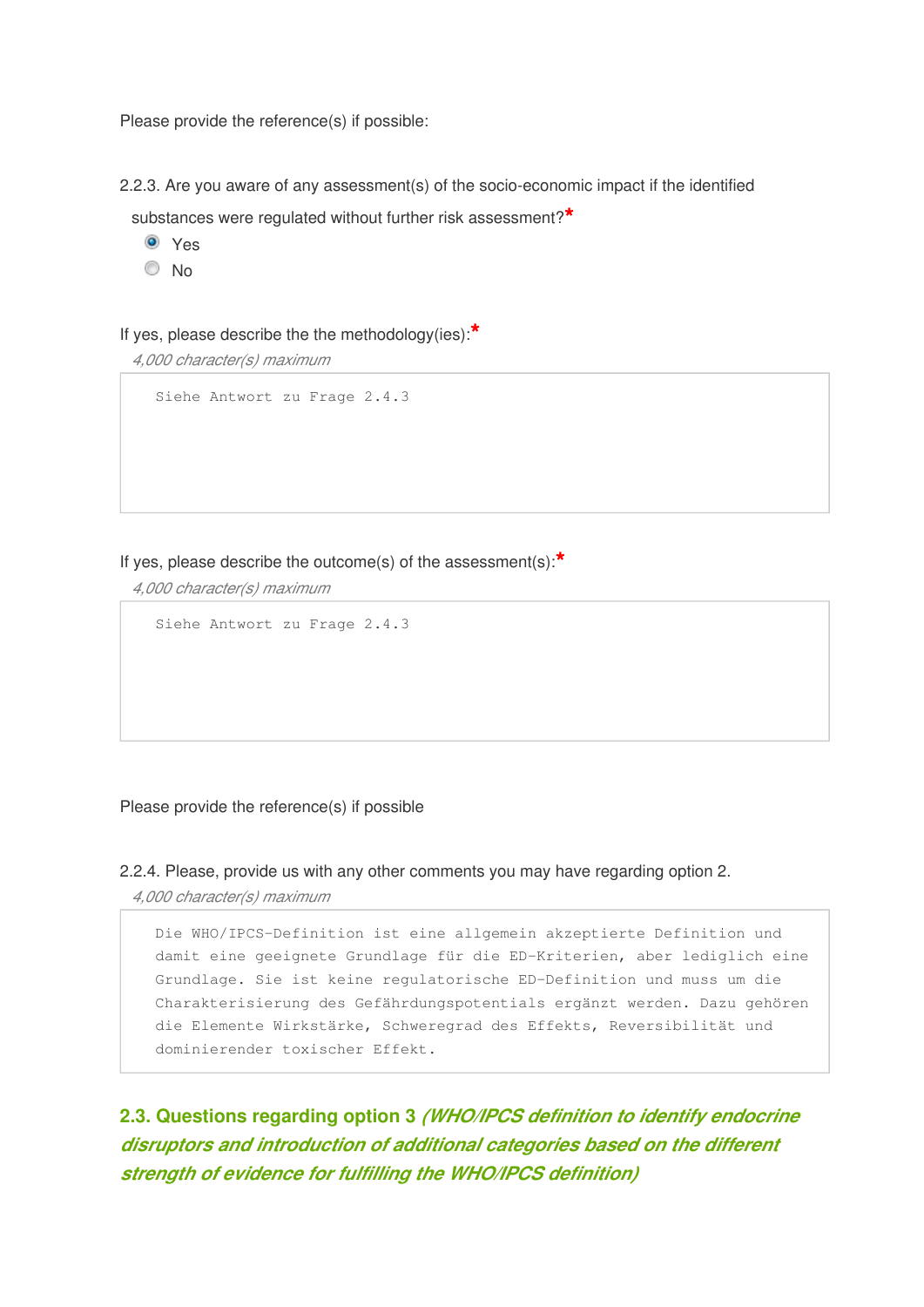2.3.1. Have you conducted or are you aware of an assessment of substances which, in addition to those identified according to option 2, would be identified as suspected endocrine disruptors

or endocrine active substances (Categories II or III) according to option 3?**\***

- Yes
- No

If yes, please describe the the methodology(ies):**\***

```
4,000 character(s) maximum
```

```
Siehe Antwort zu Frage 2.4.1
```
If yes, please describe the outcome(s) of the assessment(s):**\***

*4,000 character(s) maximum* 

Siehe Antwort zu Frage 2.4.1

Please provide the reference(s) if possible:

2.3.2. Are you aware of any assessment(s) of substitutability of the identified substances?**\***

- Yes
- No

If yes, please describe the the methodology(ies):**\***

*4,000 character(s) maximum* 

Siehe Antwort zur Frage 2.4.2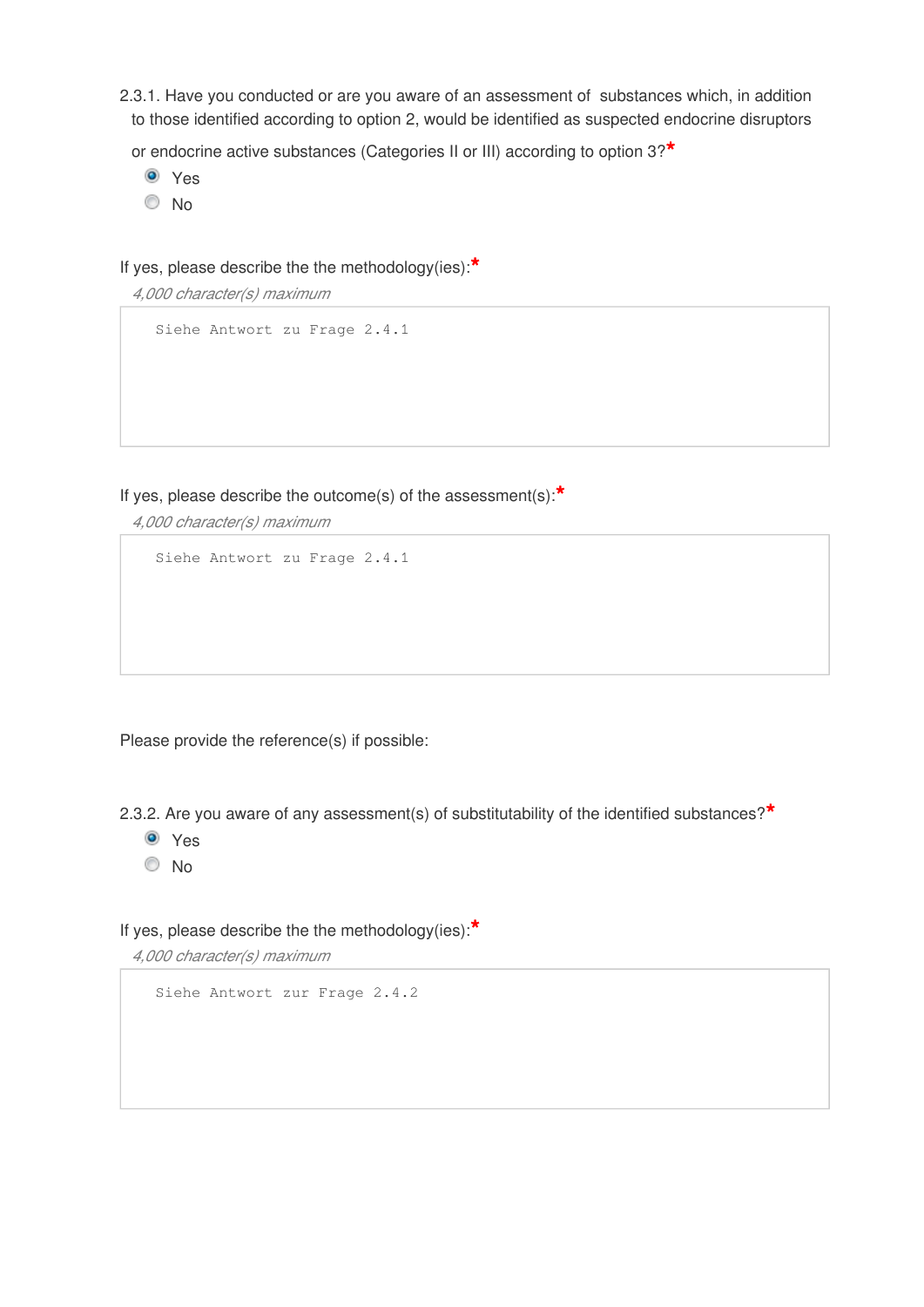If yes, please describe the outcome(s) of the assessment(s):**\***

*4,000 character(s) maximum* 

Siehe Antwort zur Frage 2.4.2

Please provide the reference(s) if possible:

2.3.3.Are you aware of any assessment(s) of the socio-economic impact if the identified

substances were regulated without further risk assessment?**\***

Yes

No

If yes, please describe the the methodology(ies):**\***

*4,000 character(s) maximum* 

Siehe Antwort zu Frage 2.4.3

If yes, please describe the outcome(s) of the assessment(s):**\***

*4,000 character(s) maximum* 

Siehe Antwort zu Frage 2.4.3

Please provide the reference(s) if possible: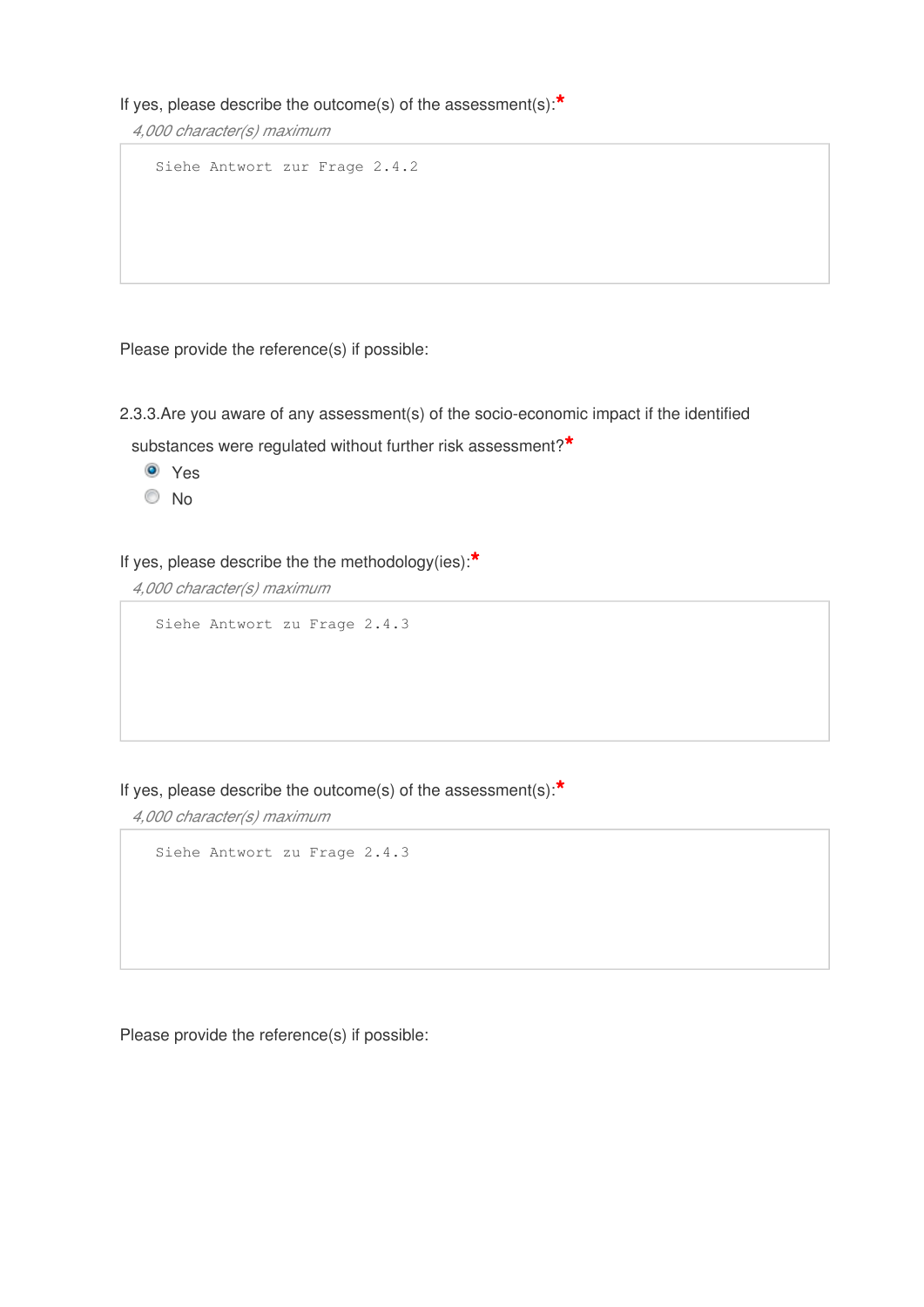#### Please, provide us with any other comments you may have regarding option 3.

*4,000 character(s) maximum* 

Der IVA spricht sich aus mehreren Gründen gegen die Einführung von Kategorien für EDs aus: 1. Die VO 1107/2009 fordert eindeutig spezifisch geeignete Kriterien zur Bestimmung von EDs. Die Festlegung von Kategorien erfüllt diese Forderung nicht. 2. Eine Kategorisierung von EDs hat keinerlei wissenschaftliche Grundlage. 3. Die Festlegung von Kategorien und die Zuordnung von Wirkstoffen zu diesen Kategorien wird unweigerlich zu "black lists" führen, die leicht fehlinterpretiert werden und Mißbrauch und zusätzlichen Regulationsbedarf nach sich ziehen können.

## **2.4. Questions regarding option 4** *(WHO/IPCS definition to identify endocrine disruptors and inclusion of potency as element of hazard characterisation (hazard identification and characterisation)*

2.4.1. Have you conducted or are you aware of an assessment of substances which would be

identified as endocrine disruptors according to option 4?**\***

- **O** Yes
- $\odot$  No

If yes, please describe the methodology(ies), including the potency thresholds that applied:**\*** *4,000 character(s) maximum* 

Es gibt eine ganze Reihe von wichtigen Informationsquellen, die für das Impact Assessment der Kommission berücksichtigt werden sollten. Im Auftrag von HSE-CRD in UK wurde vor einiger Zeit von WRc ein Impact Assessment für solche zugelassenen Wirkstoffe durchgeführt, die voraussichtlich von den cut-off-Kriterien der Verordnung 1107/2009 betroffen wären (s. Referenz). Als Basis für die Auswertung wurde die WHO/IPCS (2002)-Definition für endokrine Disruptoren (ED) benutzt und die Wirkstoffe wurden einer der vier folgenden Gruppen zugeordnet. Gruppe A: Mehr Informationen zur Wirkstoffbeurteilung erforderlich Gruppe B: ED, der mit Wahrscheinlichkeit ein Risiko darstellt Gruppe C: ED, der wahrscheinlich kein Risiko darstellt Gruppe D: Kein ED Ein Wirkstoff würde als ED, der wahrscheinlich ein Risiko darstellt,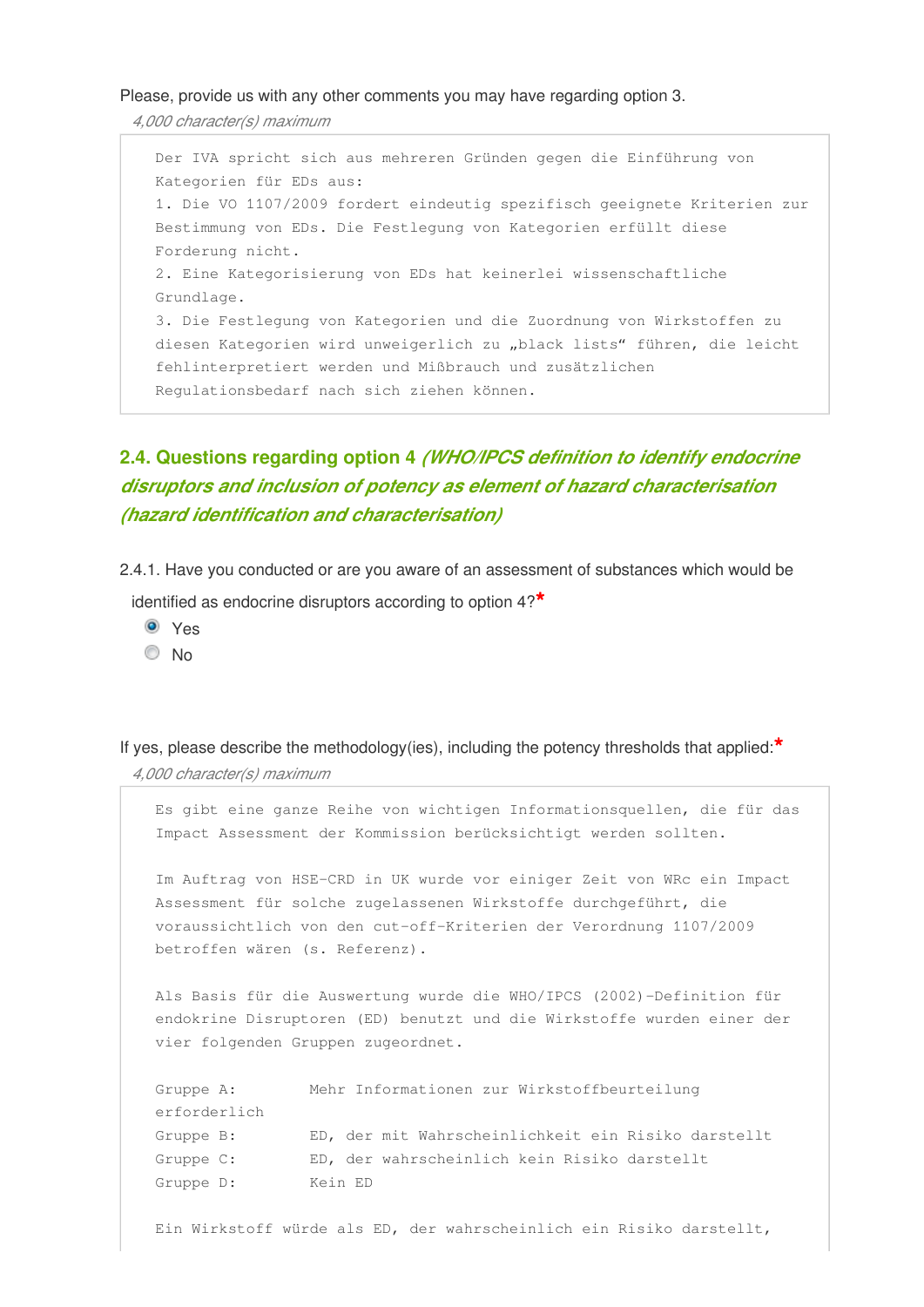eingestuft, wenn alle folgenden Kriterien zuträfen:

- Adverse Effekte möglicherweise auf ED zurückzuführen und im intakten Organismus zu beobachten. - Eine Wirkung über endokrine Disruption ist plausibel. - Die adversen Effekte sind relevant für den Menschen oder die Population von wildlebenden Tieren. - Für den Menschen sind ernstzunehmende adverse Effekte unterhalb der STOT-RE Kategorie 1-Richtlinienwerte der CLP-Regulierung zu beobachten. Die Differenzierung zwischen Gruppe B und C wurde folgendermaßen vorgenommen: Wenn endokrin vermittelte, adverse Effekte auf Höhe oder unterhalb der STOT-Werte lagen, wurden die Substanzen der Gruppe B zugeordnet. Lagen die Werte oberhalb wurden sie der Gruppe C zugeordnet.

Substanzen, die der Gruppe B zugeordnet wurden, sind als solche zu betrachten, die als ED nach Option 4 der Kommissions-Roadmap eingestuft werden könnten.

Als Datenquelle für die WRc-Auswertung wurden die EU Draft Assessment Reports verwendet, ebenso die EFSA Conclusions und, wo erforderlich, zusätzliche, publizierte Literatur.

Vom Industrieverband Agrar in Deutschland wurde in 2013 eine Datenerhebung vorgenommen, die die potentiellen Auswirkungen der Einführung einer Cut-off-Regulation auf Basis eines Kriteriums "endokrinschädliche Auswirkung auf den Menschen" auf die Verfügbarkeit von Getreide- und Kartoffelfungizide untersucht. In Ermangelung konkreter beschlossener Kriterien wurden für die Datenerhebung die Kriterien herangezogen, die vom deutschen Agrarministerium zusammen mit dem Bundesamt für Verbraucherschutz und Lebensmittelsicherheit sowie der englischen Pflanzenschutz-Zulassungsbehörde im Jahr 2009 als wahrscheinlich endgültig angenommen wurden. Als Basis diente ferner eine Marktübersicht von top agrar 01/2013.

#### If yes, please describe the outcome(s) of the assessment(s):**\***

*4,000 character(s) maximum* 

```
Impact-Assessment von WRc
Die Ergebnisse für die 98 Substanzen fielen folgendermaßen aus:
26 Wirkstoffe: weiterer Datenbedarf
5 Wirkstoffe: EDs, die wahrscheinlich ein Risiko darstellen
9 Wirkstoffe: EDs, die wahrscheinlich kein Risiko darstellen
58 Wirkstoffe: keine EDs
```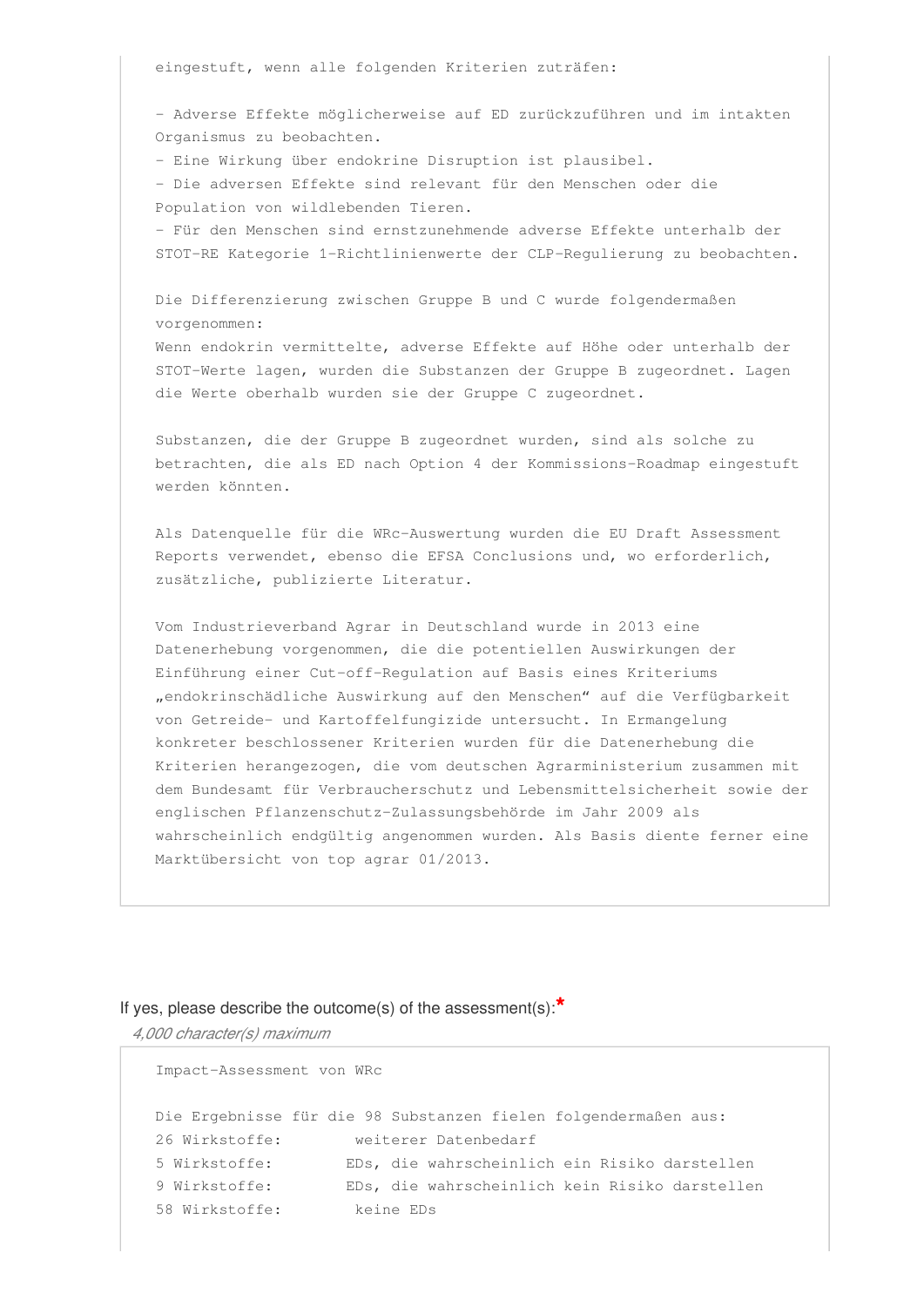Die 26 Wirkstoffe, für die zusätzlicher Informationsbedarf bestand, wurden weitergehend ausgewertet, und zwar auf Basis der Annahme, dass mechanistische Daten vorliegen, die zeigen, dass die Substanzen EDs sind. Aus dieser Abschätzung kam heraus, dass weitere 4 Wirkstoffe der Gruppe B und 22 der Gruppe C zugeordnet werden müssen.

Die WRc-Auswertung zeigt, dass 5 von 98 Wirkstoffen, für die eine detaillierte Abschätzung aus humantoxikologischer Sicht vorgenommen worden ist, als EDs entsprechend der WHO/IPCS-Definition eingestuft werden können. (Als Wirkstärkenwert diente außerdem der STOT-RE Kategorie 1-Richtlinienwert der CLP-Regulierung.)

Datenerhebung des Industrieverbands Agrar:

Das Ergebnis der Datenerhebung des Industrieverbands Agrar zeigt, dass von den 50 meistverkauften Getreidefungiziden 24 sicher wegen der ED-Regulierung wegfallen würden. Darunter wären 9 der 10 meistverkauften Fungizide, es wären 7 Azole betroffen. 11 der 50 Fungizide würden wahrscheinlich wegen der ED-Regulierung wegfallen, lediglich 13 der 50 Fungizide blieben voraussichtlich weiterhin verfügbar.

In der Praxis würde dies bedeuten, dass verschiedene Krankheiten, so z. B. Halmbruch nicht mehr, etliche nur noch sehr eingeschränkt bekämpfbar wären. Ein Resistenzmanagement wäre kaum noch darstellbar.

Für die Bekämpfung von Krankheiten im Kartoffelanbau hätte die Regulierung auf Grund der beschriebenen Annahmen ähnlich drastische Folgen: Zum Beispiel würden 11 der 24 Produkte für die Bekämpfung von Krautfäule sicher wegfallen. Referenzen:

1. Extended impact assessment study of the human health and environmental criteria for endocrine disrupting substances proposed by HSE, CRD; WRc plc 2013 http://randd.defra.gov.uk/Document.aspx?Document=11345\_PS2812finalreport full.pdf 2. PSD/CRD Summary Impact assessment (2009) http://www.pesticides.gov.uk/Resources/CRD/Migrated-Resources/Documents/ O/Outcomes\_paper\_-\_summary\_impact\_assessment\_(Jan\_09).pdf 3. TOP Agrar: Produktlisten Getreidefungizide/Kartoffelfungizide/Kartoffelherbizide 2013 in der Ausgabe 1/2013 4. Industrieverband Agrar e.V.; Jahresbericht 2013/14; S. 16 ff 5. Neue Bewertungskriterien für Wirkstoffe in Pflanzenschutzmitteln, BMELV, Januar 2009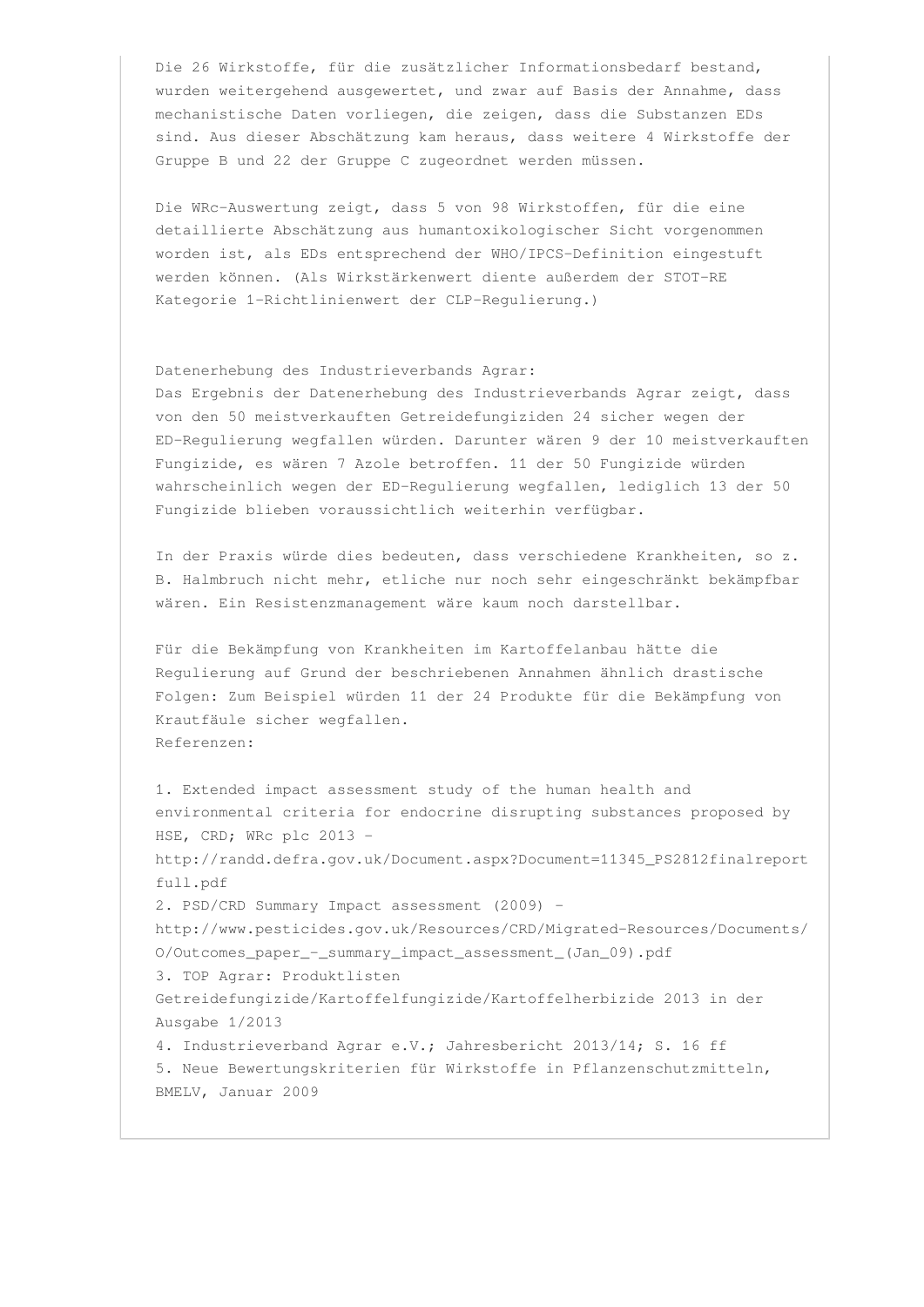Please provide the reference(s) if possible:

2.4.2. Are you aware of any assessment(s) of substitutability of the identified substances?**\***

- Yes
- $\odot$  No

#### If yes, please describe the the methodology(ies):**\***

```
4,000 character(s) maximum
```

```
Es gibt etliche Studien, die sich mit den möglichen Folgen des Verlustes
bestimmter Wirkstoffe beschäftigen und dabei auch Aussagen über die
Substituierbarkeit enthalten.
Diese Studien wurden innerhalb der letzten 5 Jahre durchgeführt und
können sich zwangsläufig nicht konkret und ausschließlich auf eine der
4, in der Konsultation vorgegebenen Optionen beziehen.
Eine gewisse Übereinstimmung der Wirkstoffe, die in diesen Studien als
EDs angesehen wurden, mit denen, die in Zukunft die Kommission als EDs
einstufen wird (also auch mit Option 4), ist durchaus anzunehmen.
Referenzen:
a) PSD/CRD Summary Impact assessment (2009) -
http://www.pesticides.gov.uk/Resources/CRD/Migrated-Re-sources/Documents
/O/Outcomes_paper_-_summary_impact_assessment_(Jan_09).pdf
b) Potential impact of draft proposal for endocrine disruption
criteria, ECPA, April 2013
http://www.ecpa.eu/files/attachments/22658_Agri%20impact%20of%20ED%20cri
teria%20-%20Update%20Nov%202013.doc
c) EPPO workshop -
http://archives.eppo.int/MEETINGS/2010_conferences/septoria/Triazole_Wor
kshop_Conclusions.pdf
d) Agronomic and economic impact assessment for possible human
health and ecotoxi-cology criteria for endocrine disrupting substances;
Report to Chemicals Regulation Directorate; June 2013 -
http://randd.defra.gov.uk/Document.aspx?Document=11346_PS2818finalreport
full.pdf
e) Potential Trade Effects on World Agricultural Exporters of
European Union Regula-tions on Endocrine Disruptors -
http://www.dtbassociates.com/docs/EUregsEndocrineDisruptorsTradeEffects2
-2014.pdf
f) Evaluation of the benefits provided by and of the effect of
losing the azole class of compounds on durum and common wheat production
in Italy; Horta, September 2012;
http://www.ecpa.eu/files/attachments/azoles_wheat_italy_report_2012.pdf
```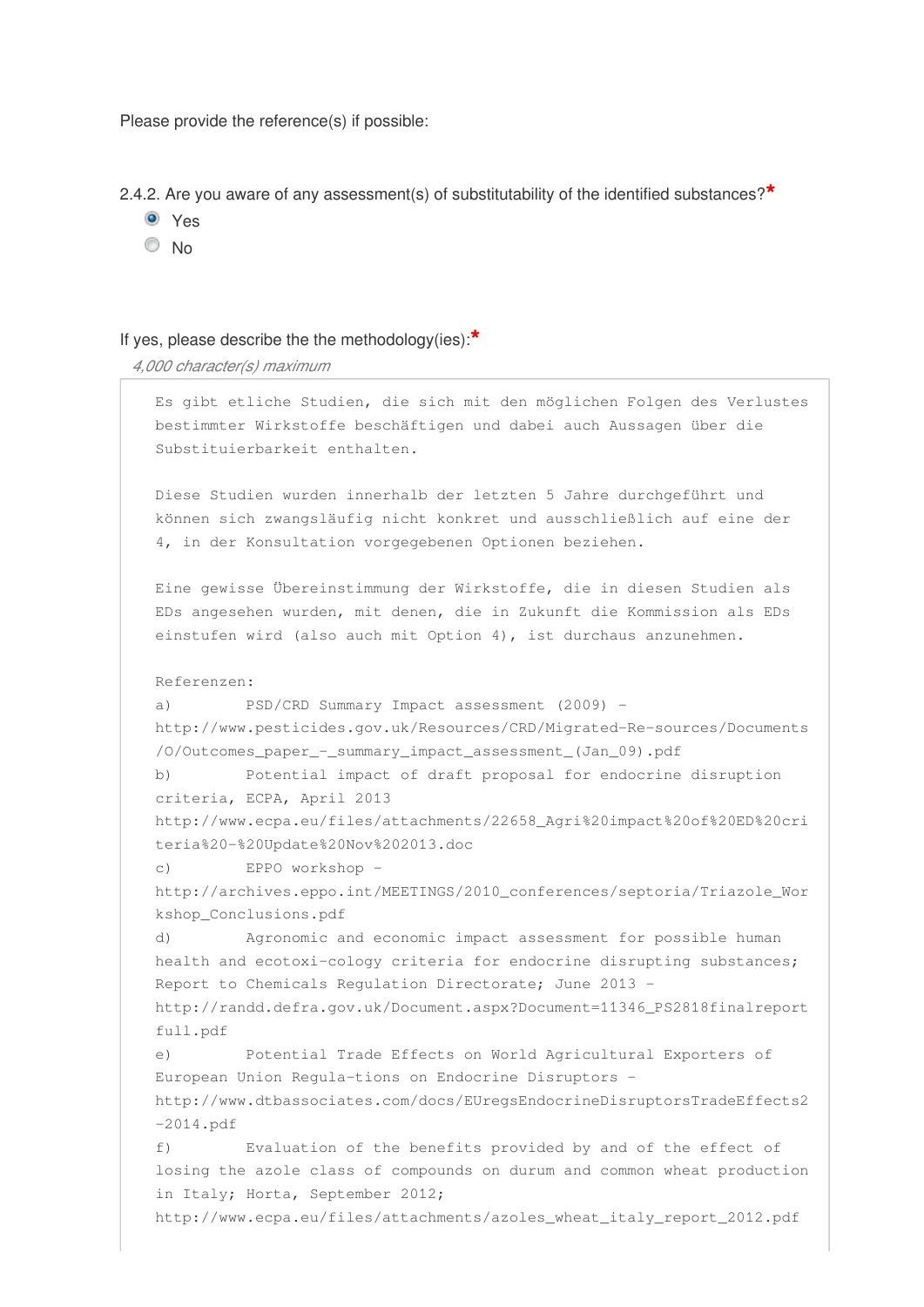```
g) Evaluation of the benefits provided by the azole class of
compounds, ADAS; Septem-ber 2011 -
http://www.ecpa.eu/files/attachments/Microsoft%20Word%20-%20ADAS-ECPA%20
report%201%20-%20Azoles%20-%2030%20Sep%2011.pdf
h) Evaluation of the agronomic impact of losing azole fungicides
in the production of oilseed rape; ADAS, September 2012 –
http://www.ecpa.eu/files/attachments/22205_Azoles%20in%20OSR%20ADAS-JKI%
20.pdf
i) Restricted availability of azole-based fungicides: impacts on
EU farmers and crop agri¬culture; IAB; April 2011 -
http://www.agribusiness.de/images/stories/pdf/iab_nr_27_triazole.pdf
j) Overview of the potential impact the withdrawal of azoles –
Teagasc;
http://www.asktheeu.org/en/request/795/response/2817/attach/6/4th%20Anne
x.pdf
k) The assessment of the economic importance of azoles in
European agriculture: Wheat case study; Nomisma; June 2012 -
http://www.ecpa.eu/files/attachments/Nomisma%20-%20Economic%20importance
%20of%20azoles%20in%20Europe%2006.2012.pdf
l) Potential impact of draft proposal for endocrine disruption
criteria, ECPA, April 2013
http://www.ecpa.eu/files/attachments/22658_Agri%20impact%20of%20ED%20cri
teria%20-%20Update%20Nov%202013.doc
```
#### If yes, please describe the outcome(s) of the assessment(s):**\***

*4,000 character(s) maximum* 

Allgemeine Aussagen zur Substituierbarkeit:

Etliche Studien belegen, dass der Verlust von bestimmten Wirkstoffen oder bestimmter Wirkstoffklassen drastische Folgen für die landwirtschaftliche Praxis haben würde. Besonders der Wegfall von Azolfungiziden wurde ausführlich untersucht.

Zu diesem Schluss kommt man, wenn man die Liste der Wirkstoffe betrachtet, die von PSD/CRD in ihrem Assessment identifiziert worden sind. Etliche marktführende Produkte würde es nicht mehr geben, wenn die Wirkstoffe die Zulassung verlieren würden.

Wenn man den gegenwärtigen Markt betrachtet, wäre die Mehrheit der wichtigen Fungizidprodukte von einer cut-off-Regulierung für EDs betroffen.

Auf der Basis von Daten aus dem Jahr 2011 wären beispielsweise 7 der 10 wichtigsten Produkte in Frankreich betroffen.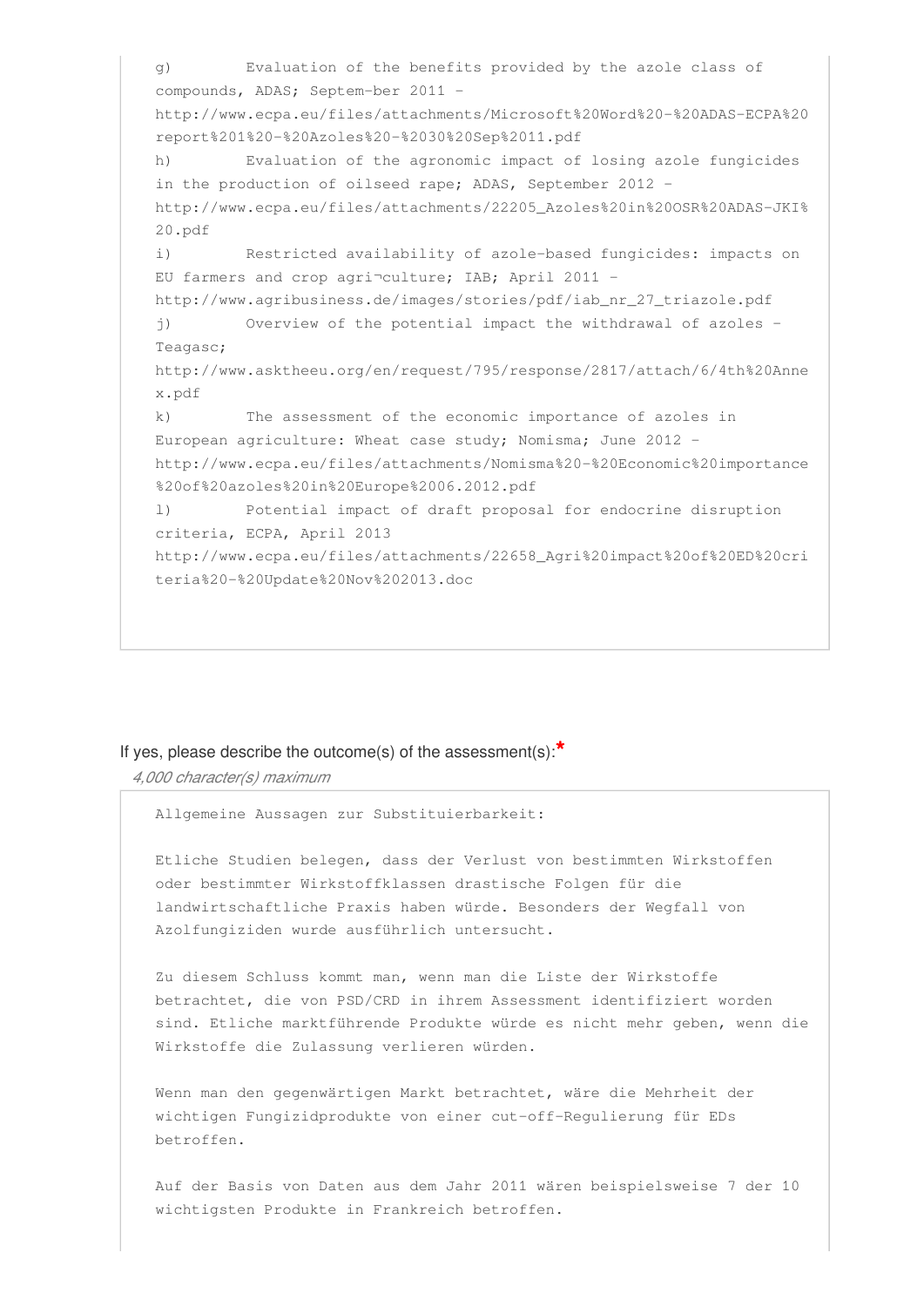Obwohl auch neue Fungizide entwickelt werden, die zur effektiven Septoria-Bekämpfung eingesetzt werden können, sind diese nicht als Substitute zu betrachten, da aus Gründen des Resistenzmanagements Misch-Produkte eingesetzt werden müssen. Das heißt, "alte" Wirkstoffe sind wichtig zur Vermeidung der Entwicklung von Resistenzen gegenüber neuen Wirkstoffen.

Resümee des EPPO-Workshops:

Die große Herausforderung, Ersatz für bestimmte Produkte zu finden, wurde vor allem bei dem Workshop "Azole fungicides and Septoria leaf blotch control", hervorgehoben, der von der EPPO im Jahr 2010 organisiert wurde.

In der Zusammenfassung des Workshops wird die Bedeutung der Azolfungizide für die Bekämpfung von Septoria tritici ausdrücklich betont. In Anbetracht des unverzichtbaren Resistenzmanagements kommt der Workshop zu dem Schluss, dass es keine wirklichen Substitutionsalternativen gibt.

Hier ein Zitat aus den Workshop Conclusions:

"Azole fungicides are a major factor in the successful management of this and other im-portant cereal diseases, and having a diversity of azoles available is considered im-portant in managing this disease.

"Azoles are also vital for the sustainability of new chemistry: anti resistance strategies for the SDHI group of chemistry cannot be managed without azoles.

Die Notwendigkeit, ein breites Spektrum an Pflanzenschutzprodukten zur Verfügung zu haben, um ausreichend Resistenzmanagement betreiben zu können, wird in verschiedenen Berichten betont.

Hier ein Zitat aus dem Horta Report:

"Besides the impacts on production in terms of both yield reduction and increase of culti-vation costs evaluated in this assessment and the food safety issue discussed above, the loss of the azoles could also lead to an indirect effect such as the outbreak of fungi re-sistance to other active ingredients.

Der Bericht macht deutlich, dass es kaum Möglichkeiten gibt, die Azolfungizide zu substituieren. Man muss sich dabei auch vergegenwärtigen, dass das Reviewprogramm unter der Richtlinie 91/414 EEC zwischen 1992 und 2012 zu einem Verlust von 60 % der Wirkstoffe führte.

Eine Reduktion der Anzahl der Wirkstoffe durch die Anwendung eines ED-cut-off wird die Substituierbarkeit unter den verbleibenden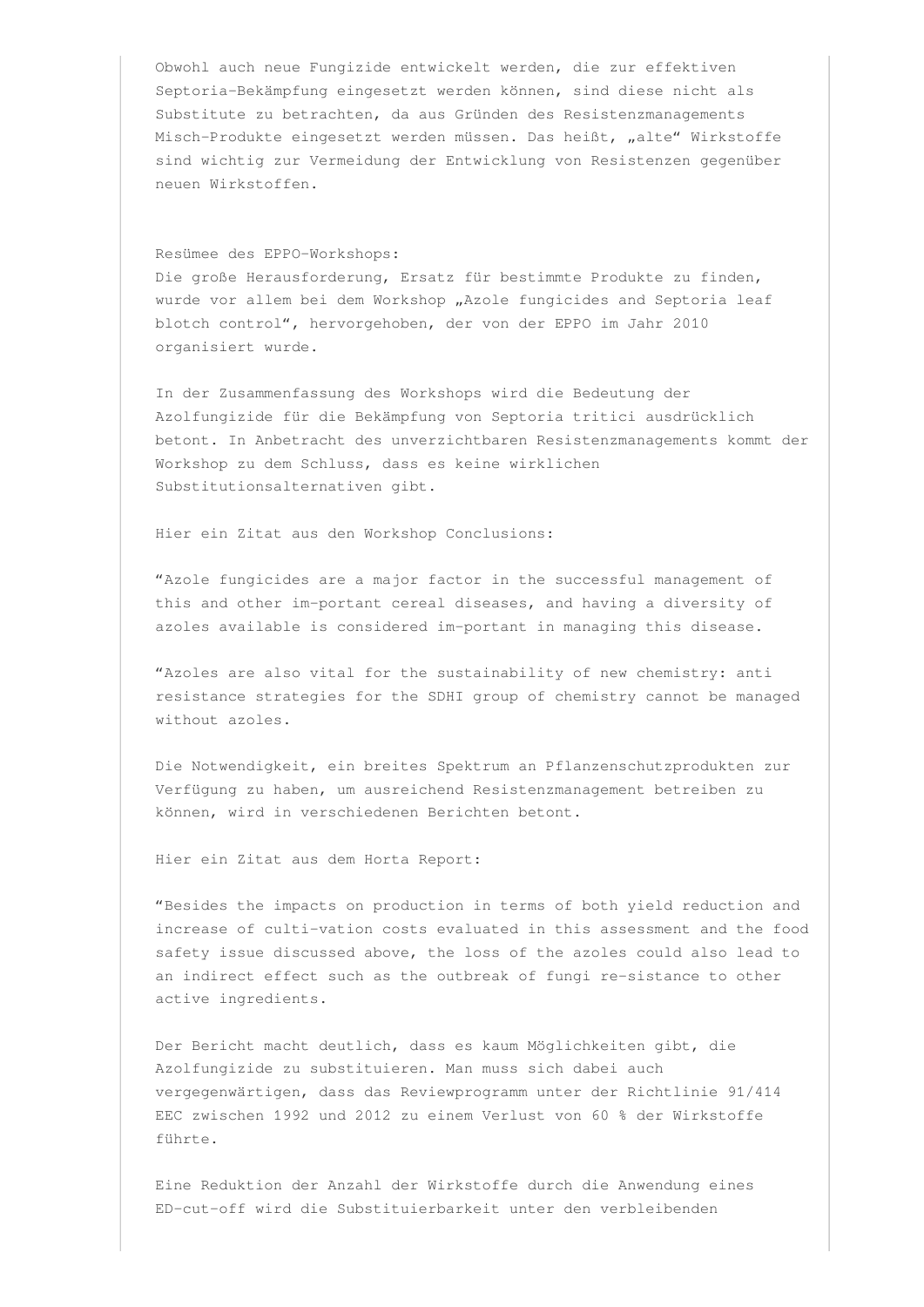Please provide the reference(s) if possible:

2.4.3. Are you aware of any assessment(s) of the socio-economic impact if the identified

substances were regulated without further risk assessment?**\***

- Yes
- $\odot$  No

#### If yes, please describe the the methodology(ies):**\***

*4,000 character(s) maximum* 

Wie bereits beschrieben, bezogen sich die Annahmen, unter denen die Analysen vorgenommen worden sind, nicht exakt auf eine der vier hier konkret benannten Optionen. Eine gewisse Übereinstimmung zwischen den gemachten Annahmen und den Kriterien der Optionen ist trotzdem gegeben.

#### If yes, please describe the outcome(s) of the assessment(s):**\***

*4,000 character(s) maximum* 

Viele der Analysedaten lassen erkennen, dass die Anwendung vorgeschlagener ED-Kriterien einen speziellen Einfluss auf Fungizide haben wird.

Im Folgenden soll die wichtige Rolle von Fungiziden in der europäischen Pflanzenproduktion umrissen werden.

Da Weizen eine bedeutende Rolle in der Pflanzenproduktion in Europa spielt, ist eine effektive Bekämpfung von Krankheiten hier besonders wichtig. Eine sehr bedeutende Krankheit im Weizen ist Septoria tritici.

Die Rolle des Pflanzenschutzes bei der Kontrolle dieser Krankheit wurde ausführlich auf dem EPPO-Workshop "Azole fungicides and Septoria leaf blotch control" im Jahr 2010 diskutiert. Im Bericht zum Workshop ist zu lesen, dass Ertragsverluste von bis zu 40 % durch diese Krankheit zu befürchten sind, wenn keine Bekämpfung durch Azole erfolgen kann.

Auch die Studie von IAB & Trinity College Dublin betont die bedeutende Rolle der Azole bei der Bekämpfung von Weizenkrankheiten und beschreibt die Ertragsverluste, die ohne diese Wirkstoffgruppe entstünden.

Die ADAS-Studien und die Horta-Studie untersuchen im Detail die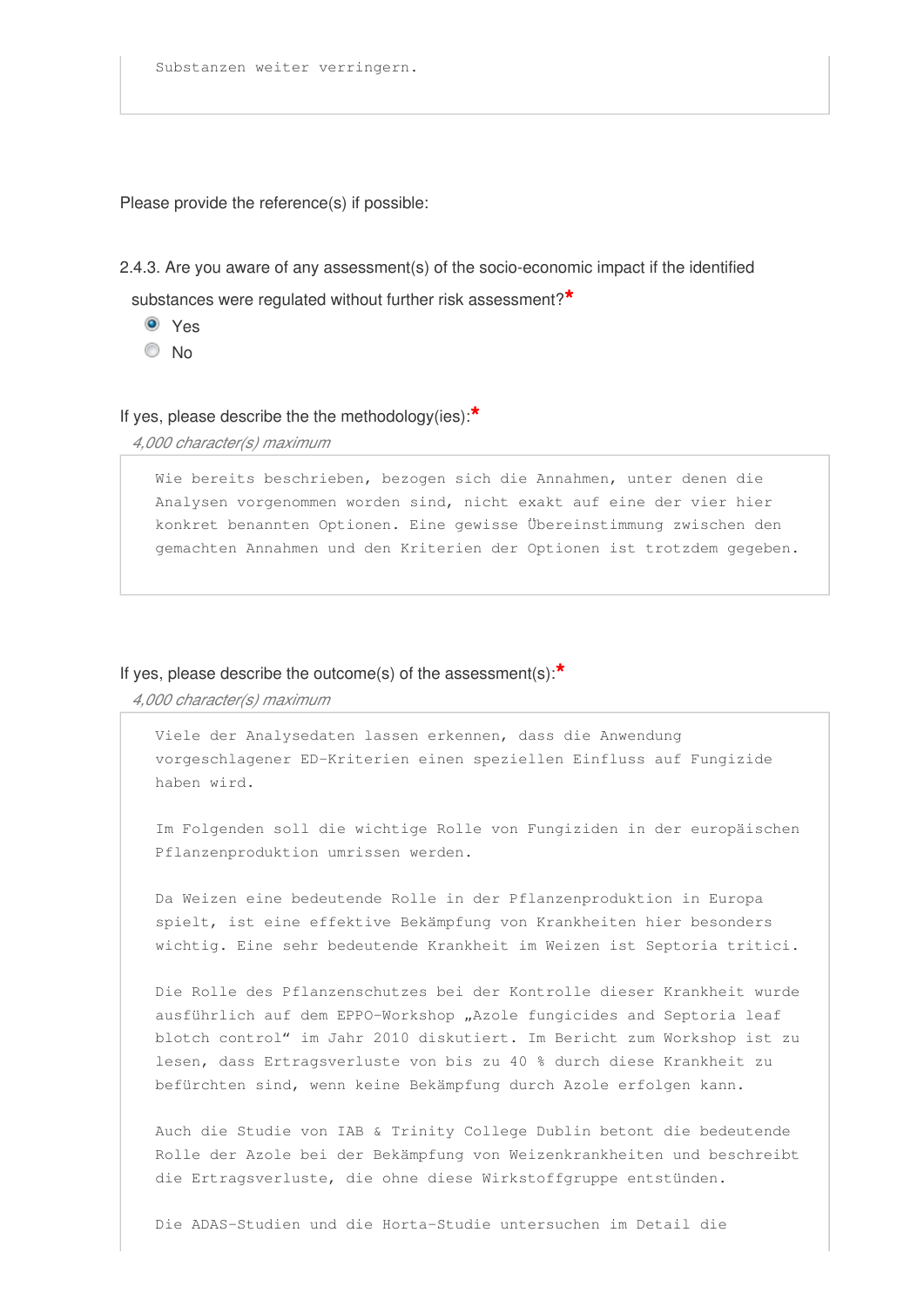Konsequenzen des Wegfalls bestimmter Wirkstoffe.

Sozioökonomische Auswirkungen des Verlusts von Fungiziden im weiteren Sinne:

Nomisma hat eine Studie durchgeführt auf Basis der Annahme, dass Azole in Europa nicht mehr eingesetzt werden dürfen. Dies hätte einen Produktionsverlust von 18,6 Mio Tonnen in 2020 zur Folge, so die Berechnungen der Studie.

Umgekehrt würde diese verminderte Produktion nicht nur einen Verlust von 4,6 Mrd. EUR in 2020 bedeuten, sondern auch, dass die EU nicht mehr in der Lage wäre, ihren eigenen Bedarf zu decken und eine 100 %ige Selbstversorgung beizubehalten.

Auf dem europäischen Markt würde der Verlust der Azole zu einer Produktionsminderung führen, und die EU müsste verstärkt Getreide importieren. Folglich wäre zu klären, ob die anderen großen Weizen-Produzenten – Nord- und Südamerika, Australien, Russland – in der Lage wären, den globalen Bedarf zu decken.

Potentielle Auswirkungen auf den Handel mit landwirtschaftlichen Produkten:

Die Kriterien für EDs hätten vermutlich auch Einfluss auf den Handel mit landwirtschaftlichen Produkten. Dies trifft zumindest bei einer restriktiven Auslegung der VO 1107/2009 und der VO 396/2005 über Rückstandshöchstmengen für Pflanzenschutzmittel zu.

Hierfür wurde eine Abschätzung vorgenommen auf Basis der Annahme, dass alle MRLs und Importtoleranzen für ED-aktive Wirkstoffe auf 0,01mg/kg gesetzt würden (als Ersatzwert für "keine Rückstände"). Dieser Wert würde dann angewendet auf alle Lebens- und Futtermittel aus Ländern, die diese Wirkstoffe einsetzen, und implizieren, dass solche Lebens- und Futtermittel in der EU nicht mehr verkauft werden könnten.

Potentielle Auswirkungen auf die Sicherheit von Lebensmitteln: Durch die Anwendung von Fungiziden in Getreide kann der Besatz mit Mycotoxin-produzierenden Pilzen , z. B. F. graminearum und F. culmorum, drastisch gesenkt werden. Dies hat einen überaus positiven Effekt auf die Sicherheit von Lebensmitteln und spielt eine besondere Rolle bei der Pasta-Produktion aus Durum-Weizen und bei der Erzeugung von Säuglingsnahrung. An dieser Stelle sei auf die Ausführungen im Horta-Report verwiesen.

#### Auswirkungen auf Innovationen:

Vom europäischen Markt wurden in den letzten 20 Jahren fünfmal mehr Wirkstoffe zu-rückgenommen als neue Wirkstoffe zugelassen worden sind. Die "Toolbox" für den europäischen Landwirt zur Kontrolle von Pflanzenkrankheiten und –schädlingen ist wesentlich kleiner geworden.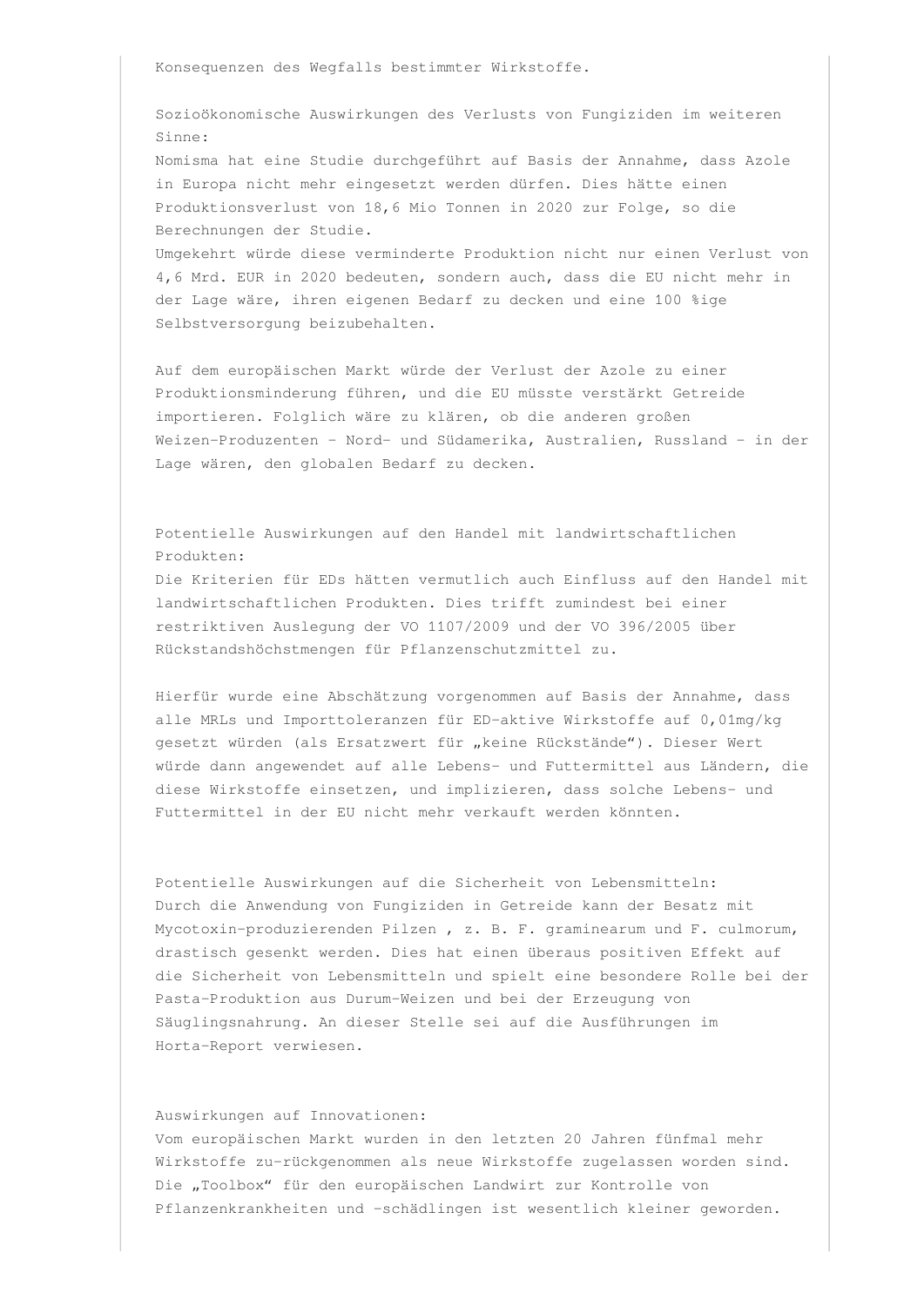Die Kriterien für EDs können zu einer weiteren Barriere für Innovationen werden. Die Pflanzenschutzindustrie wird kostenintensive Innovationen in einer Situation der Planungsunsicherheit vermeiden und sich scheuen neue Wirkstoffe zu entwickeln, wenn die Gefahr besteht, dass diese von einer ED-Regulation betroffen sein könnten, also nicht einsetzbar wären.

Referenzen: siehe Liste unter 2.4.2

Please provide the reference(s) if possible:

### 2.4.4. Please, provide us with any other comments you may have regarding option 4. *4,000 character(s) maximum*

Für die Charakterisierung von adversen Substanzeffekten bei umweltrelevanten Konzentrationen ist die Wirkstärke ein weithin anerkannter Schlüsselfaktor (Potency matters: Thresholds govern endocrine activity, Borgert et al., 2013, Regulatory Toxico-logy and Pharmacology.

http://ac.els-cdn.com/S0273230013001025/1-s2.0-S0273230013001025-main.pd f?\_tid=42f72f6e-52ae-11e4-8d1a-00000aab0f02&acdnat=1413187093\_718f4c01d1 23f03b357772eef963cdfd)

Option 4 berücksichtigt diese Tatsache und fordert, dass die Wirkstärke einer Substanz als Teil der ED-Kriterien berücksichtigt werden muss.

Wir sind jedoch der Meinung, dass alle Elemente der Gefahrencharakterisierung berücksichtigt werden sollten, also auch die Schwere des Effektes, Reversibilität des Effektes und der dominierende toxische Effekt. Die Wirkstärke sollte in Option 4 nicht das einzige Element sein.

Diese Elemente der Gefahrencharakterisierung sind unverzichtbar, wenn sichergestellt werden soll, dass alle relevanten wissenschaftlichen Informationen über die Gefährlichkeit einer Substanz in einer regulatorischen Entscheidung nach den gefahrenbasierten cut-off-Kriterien nach VO 1107/2009 berücksichtigt werden.

Diese zusätzlichen Elemente vollständig in die Betrachtung einzubeziehen, ist Routine in der Chemikalienbewertung und entscheidet über die Fähigkeit, zwischen Substanzen mit hohem und niedrigem Regulierungsbedarf, d. h. Besorgnisgrad, unterscheiden zu können.

Ohne diese Elemente der Gefahrencharakterisierung könnten Substanzen, für die kein Regulierungsbedarf besteht, als EDs eingestuft und unnötigerweise unter VO 1107/2009 verboten werden.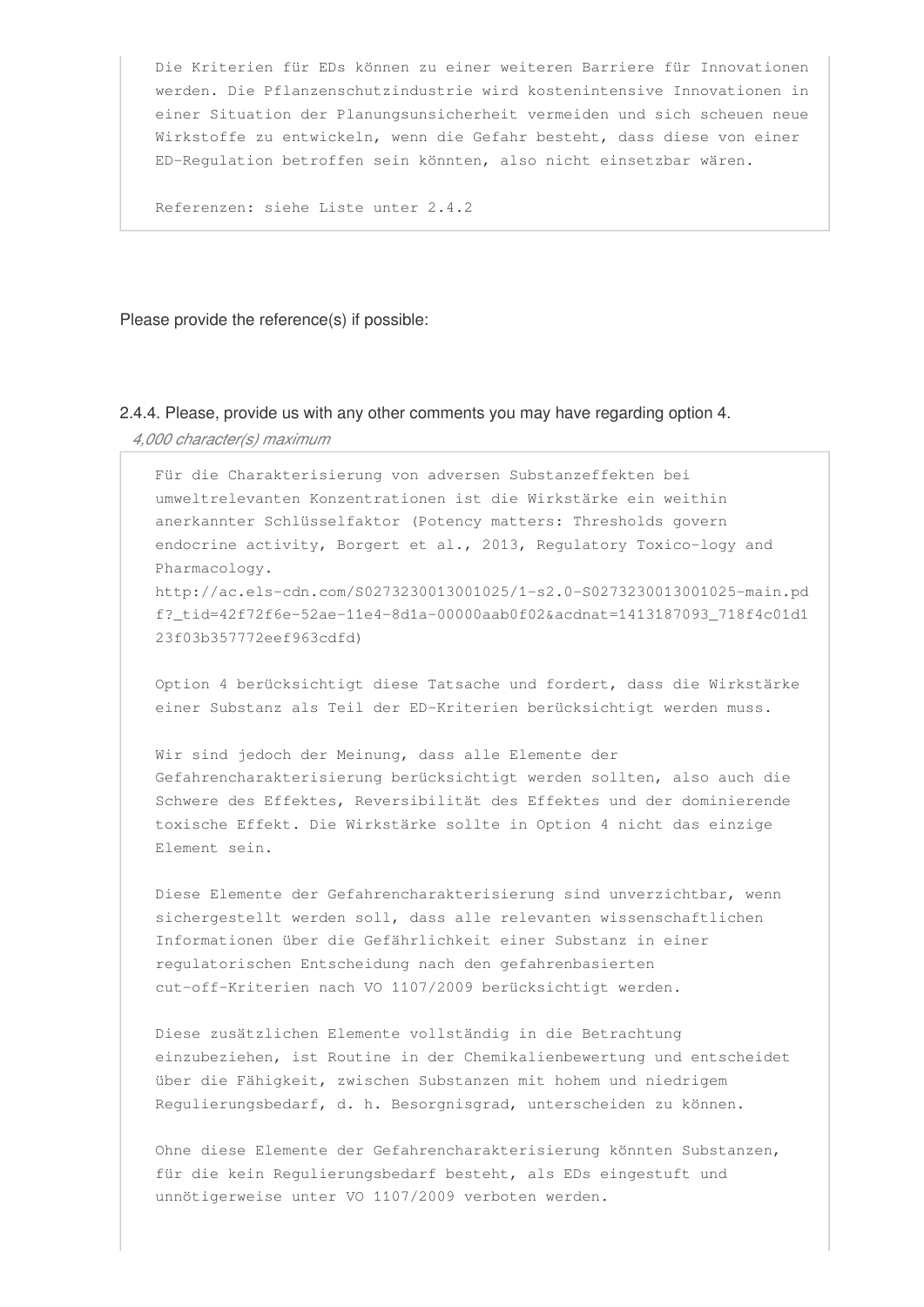Der sich ergebende Verlust an Wirkstoffen und damit Pflanzenschutzprodukten würde die Möglichkeiten der europäischen Landwirte in der Bekämpfung von Pflanzenkrankheiten und –schädlingen extrem einschränken, ohne dass ein Nutzen für den Schutz von Mensch und Umwelt entstünde.

Zusammenfassend kann gesagt werden:

In Abwesenheit der Möglichkeit einer Risikoabschätzung für EDs unterstützt der IVA die Entwicklung eines Satzes einzelner Kriterien für die Bestimmung von ED-Eigenschaften. Als Basis sollte die WHO/IPCS-Definition dienen, und darüber hinaus sollte diese Option noch die Elemente Wirkstärke, Schwere des Effektes, Reversibilität des Effektes und dominierender toxischer Effekt zur Gefahrencharakterisierung einbeziehen.

Der IVA vertritt außerdem die Position, dass alle relevanten wissenschaftlichen Informationen in einem "weight of evidence"-Ansatz bewertet werden sollten. Hierbei ist auch die Qualität und die Konsistenz der Daten zu berücksichtigen.

Dieser Ansatz sollte eine solide Basis für das Treffen regulatorischer Entscheidungen sein und sicherstellen, dass die finalen ED-Kriterien genügend gut unterscheiden können zwischen Substanzen mit hohem und solchen mit niedrigem Regulierungs-bedarf.

Der IVA möchte schließlich noch darauf verweisen, dass sich verschiedene wissenschaftliche Einrichtungen und Stoffbewertungsbehörden für die Bewertung von EDs im Rahmen einer Risikobewertung aussprechen bzw. ausgesprochen haben (siehe Punkt 4.1).

## 3. Options for approaches to regulatory decision making

The roadmap defines 3 different options for approaches to regulatory decision making. Option A (no changes of the existing provisions in BPR and PPPR), Option B (introduction of further elements of risk assessment) where necessary and desirable to reduce potential socio-economic impacts, and Option C (introduction of further socio-economic considerations) where necessary and desirable to prevent adverse socio-economic impacts.

3.1. Have you conducted or are you aware of an assessment applying any of the 3 different options for regulatory approaches to decision making (option A-C) to substances identified as

endocrine disruptors by any of the options for defining criteria (option 1-4)?**\***

- Yes
- <sup>O</sup>No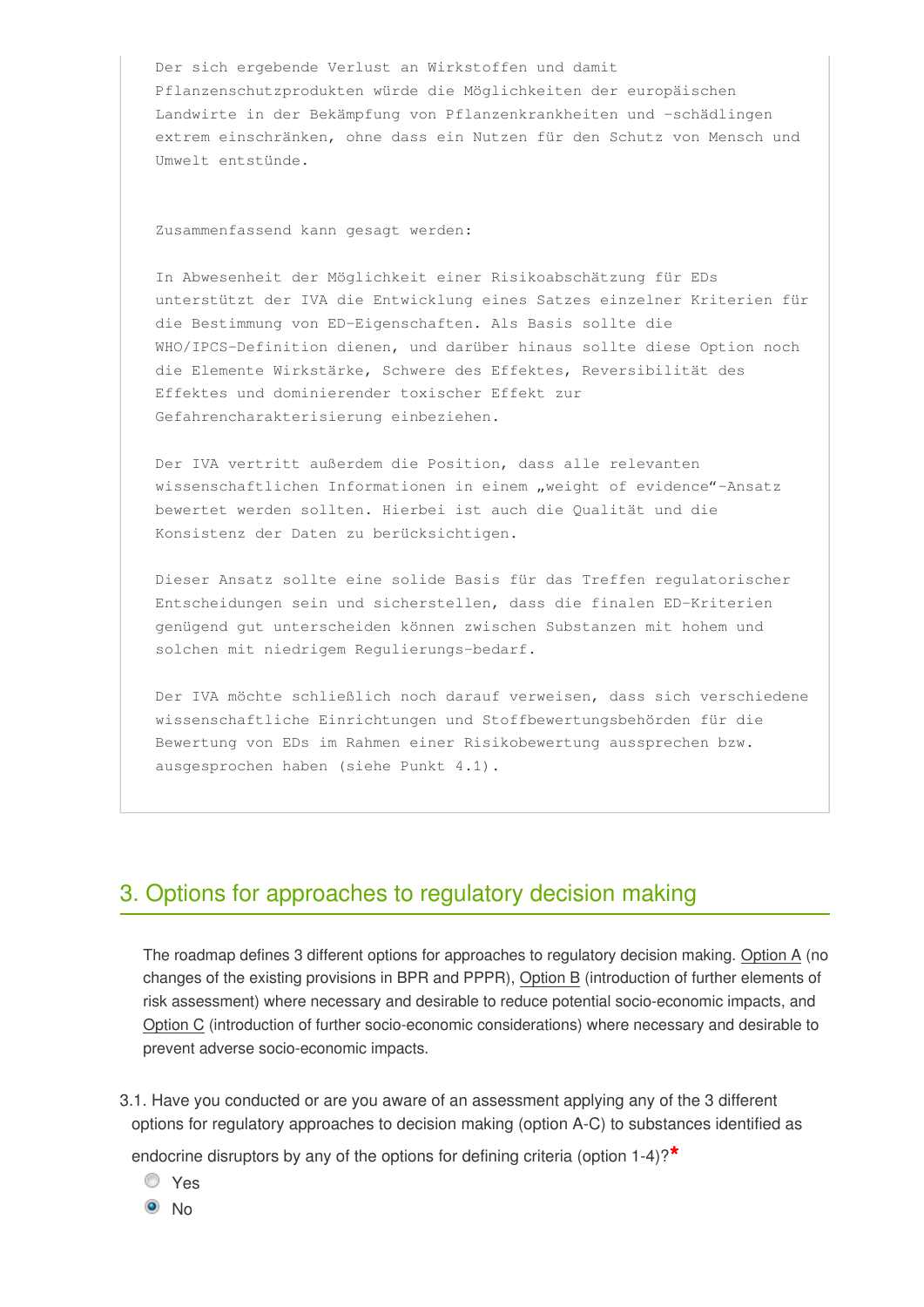3.2. Have you conducted or are you aware of an assessment of the socio-economic impact of the 3 different options for regulatory approaches to decision making (option A-C) for substances

identified as endocrine disruptors by any of the options for defining criteria (option 1-4)?**\***

- Yes
- <sup>O</sup>No

# 4. Other information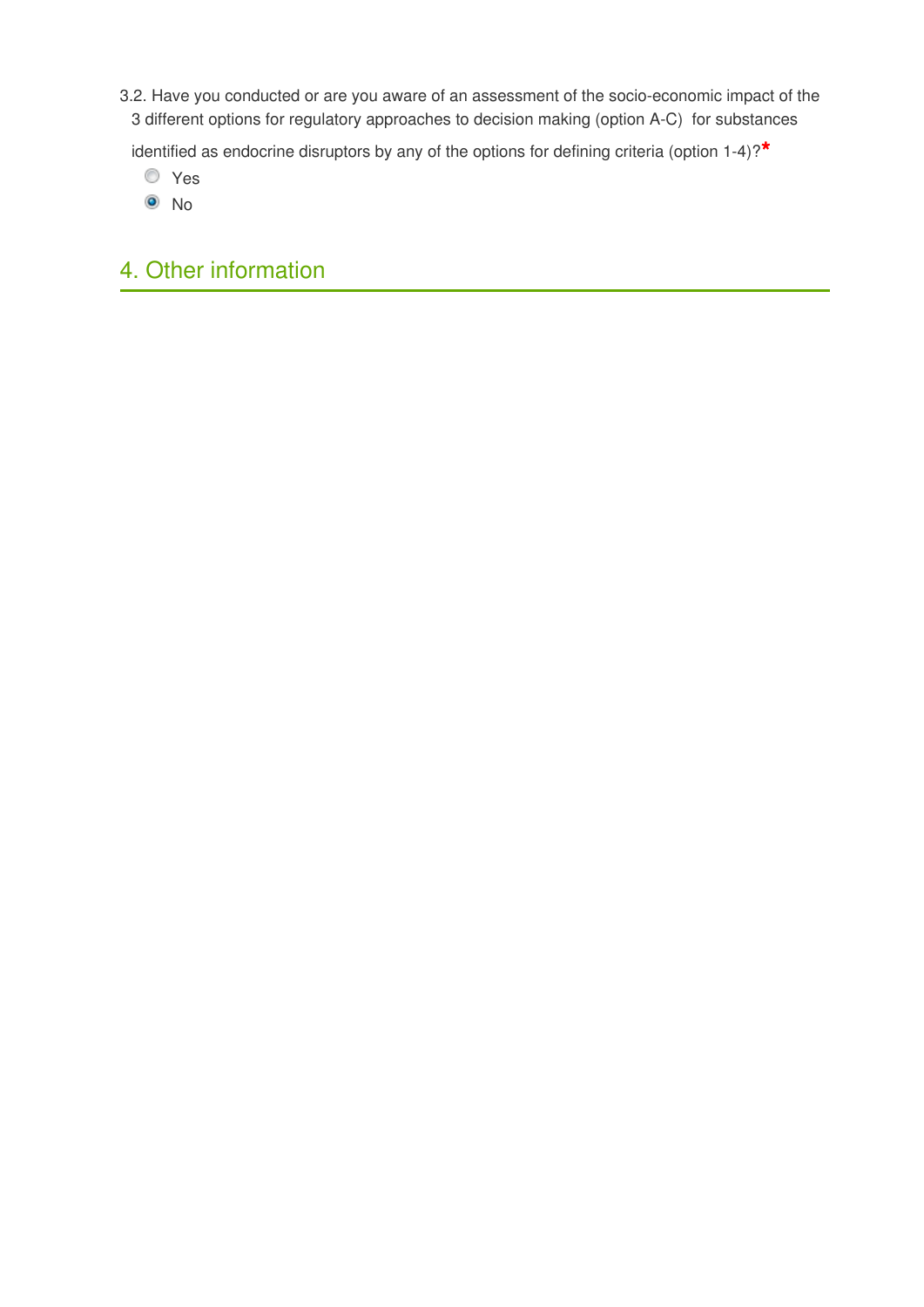#### 4.1. Please provide any other data or information that could help the Commission to conduct its impact assessment.

*4,000 character(s) maximum* 

Das EFSA Scientific Committee hat in seiner Scientific Opinion vom März 2013 zum Ausdruck gebracht, dass EDs wie alle anderen Substanzen Gegenstand einer Risikobewertung sein sollten, in der die Gefahr, aber auch mögliche Expositionen berücksichtigt werden.

An dieser Stelle sei auch ein Bericht des Fraunhofer Institutes in Deutschland zitiert:

"Assessment of the safety of an extrapolation from growth data of Early Life Stage- und Juvenile Growth Tests (OECD 210, 204, 215) to the NOEC of Fish Full Life Cycle Tests in the risk assessment of DMI-fungicides (Christoph Schäfers"

Dieser wird im "Workshop Report on OECD Countries Activities regarding testing, Assessment and Management of Endocrine Disrupters", Series on testing and as-sess¬ment, Number 118, Part 2, 22 – 24 September 2009, Copenhagen, Denmark, erwähnt.

Der Bericht bezieht sich auf die Bewertung von DMI-Fungiziden. Durch den Wirkmechanismus der Hemmung der Ergosterol-Biosynthese in Ziel-Pilzen weist die Stoff-klasse das Potential zur endokrinen Disruption auf. Dieser Verdacht hat sich teilweise auch bestätigt. Die deutschen Zulassungsbehörden haben folglich alle Vertreter dieser Stoffklasse als endokrine Disruptoren angesehen.

Bis dieser "Anfangsverdacht" nicht für den erwarteten Umweltkonzentrationsbereich mit Hilfe geeigneter Studien ausgeräumt war, waren etliche Zulassungsanträge gehemmt worden. Mit der Datenauswertung von Schäfers et al. konnte gezeigt werden, dass von chronischen Fischstudien auf die NOEC in einem Fish-Life-Cycle-Test extrapoliert wer-den kann.

Unter Einbeziehung eines Extrapolationsfaktors hat das Umweltbundesamt in Deutschland letztlich eine Risikobewertung vorgenommen. Auch alle risikominimierenden Maßnahmen (Abstandsauflagen) wurden auf dieser Basis formuliert.

Dieses Beispiel zeigt, dass auch bei "komplexer Datenlage" in der Stoffbewertungs-praxis für potentielle EDs eine Risikobewertung und die Festlegung von Risiko-minderungs-maß-nahmen möglich ist.

Please provide the reference(s) if possible: